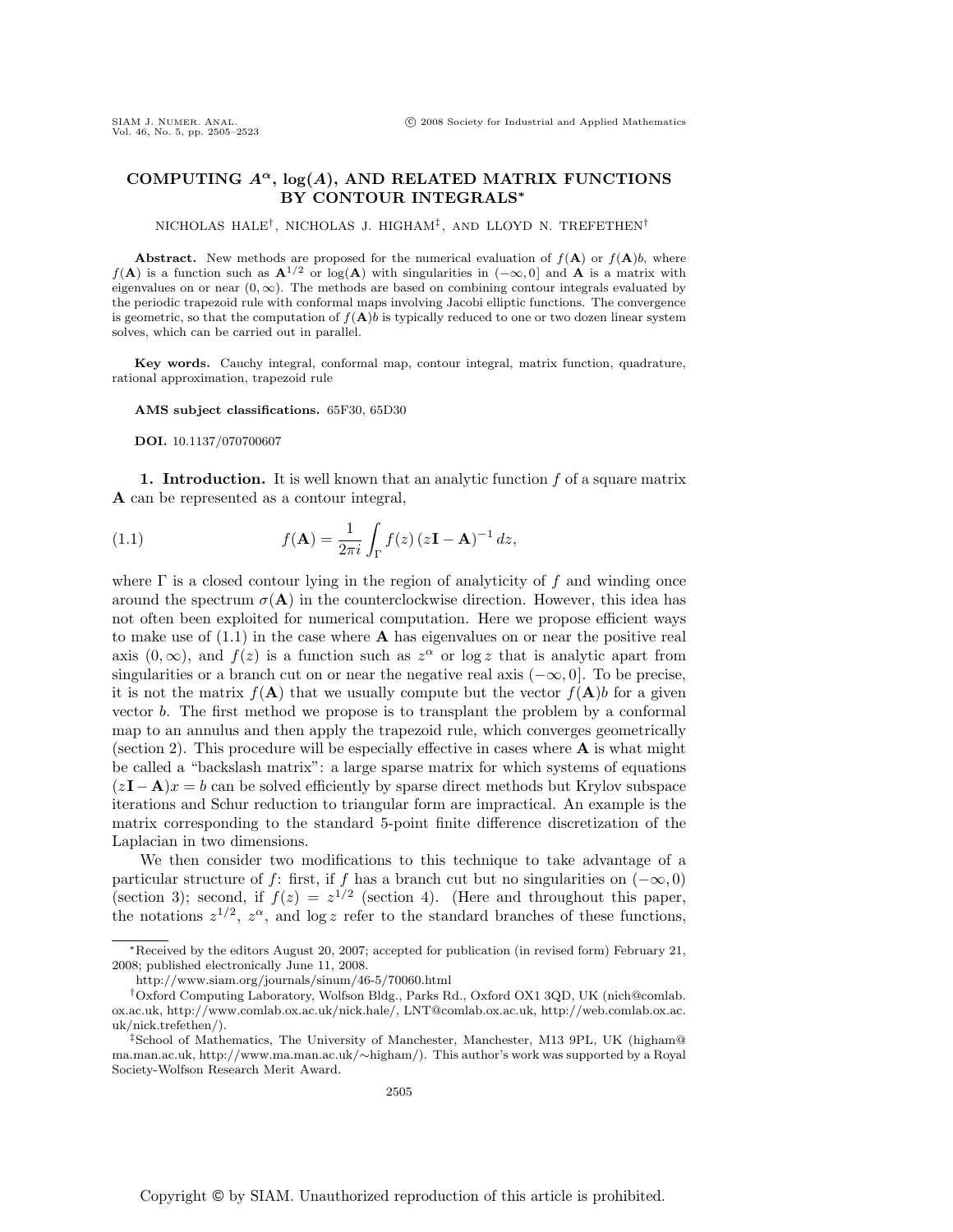and  $\mathbf{A}^{1/2}$  and so on to the corresponding principal branches of the matrix functions.) Significant improvements can be achieved in such cases, including the avoidance of complex arithmetic.

All our methods based on quadrature formulas can be interpreted as making implicit use of rational approximations  $f(z) \approx r(z)$  in regions of the complex plane. In section 5 we examine how these implicitly constructed rational functions compare with those obtained by solving a rational approximation problem directly. For the case  $f(z) = z^{1/2}$ , we find that the combination of our conformal map with the trapezoid rule reproduces a best rational approximation discovered by Zolotarev in 1877.

In section 6 we consider the effect of complex eigenvalues on the convergence of our methods, and section 7 examines three further numerical examples.

Before beginning, we shall slightly change the starting point. We have found that for the problems considered here a better way to obtain  $f(A)$  is often by computing  $\mathbf{A} \cdot \mathbf{A}^{-1} f(\mathbf{A})$ , replacing (1.1) with the formula

(1.2) 
$$
f(\mathbf{A}) = \frac{\mathbf{A}}{2\pi i} \int_{\Gamma} z^{-1} f(z) (z\mathbf{I} - \mathbf{A})^{-1} dz.
$$

The reason is that the dz factor becomes large as  $\Gamma$  swings out into the complex plane, and the factor  $z^{-1}$  counters this effect. For the first two methods derived in sections 2 and 3, the use of  $(1.2)$  instead of  $(1.1)$  typically improves accuracy by a digit or two. For the method of section 4, its use is essential since the contour passes through  $z = \infty$ .

For general information about the theory and computation of functions of matrices, see [11].

**2. Method 1: Conformal map from an annulus.** Let **A** be a real matrix whose eigenvalues lie in the interval  $(0, \infty)$ . In many applications **A** will be symmetric, but we do not require this. The assumption that **A** is real will save a factor of two by allowing trapezoid sums to exploit symmetry. The assumption that the eigenvalues are real can be relaxed; our methods do not degrade very much if the eigenvalues move slightly off the real axis, as illustrated in section 6.

Let m and M be the minimum and maximum eigenvalues of  $\bf{A}$ , respectively. If  $\bf{A}$ is symmetric, or more generally normal, then  $M/m$  is its 2-norm condition number, whereas for general **A** the condition number may be larger. We assume at the outset that m and M are known, although in practice it would often be necessary first to estimate them. We also suppose that  $\sigma(A)$  more or less fills  $[m, M]$  in the sense that we do not attempt to exploit any gaps in the spectrum.

The assumption we make initially about  $f$  is that it is analytic in the slit complex plane  $\mathbb{C}\setminus(-\infty,0]$ . This is true, for example, if  $f(z) = \log z$  or  $f(z) = z^{\alpha} = e^{\alpha \log z}$  (for any  $\alpha \in \mathbb{R}$ ) for the standard branches. It is also true of more complicated functions such as  $f(z) = \Gamma(z)$  or  $f(z) = \tanh(z^{1/2})$ .

One numerical approach to  $(1.2)$  is to surround  $[m, M]$  by a circle in the right half-plane and apply the trapezoid rule on this circle to approximate the integral, as sketched in Figure 1. However, this method will be terribly inefficient if **A** is illconditioned, requiring  $O(M/m)$  or more linear system solves to get any accuracy at all [4], because  $\Gamma$  is contained in only a very narrow annulus of analyticity, the annulus centered at  $(M + m)/2$  with outer radius  $(M + m)/2$  and inner radius  $(M - m)/2$ . Our strategy will be to improve the problem by a change of variables in the complex plane, which will bring the count down to  $O(\log(M/m))$ . The idea of combining the trapezoid rule with a change of variables was put forward for real integrals by Sag and Szekeres in 1964 [20] and Schwartz in 1969 [22] and developed more fully in the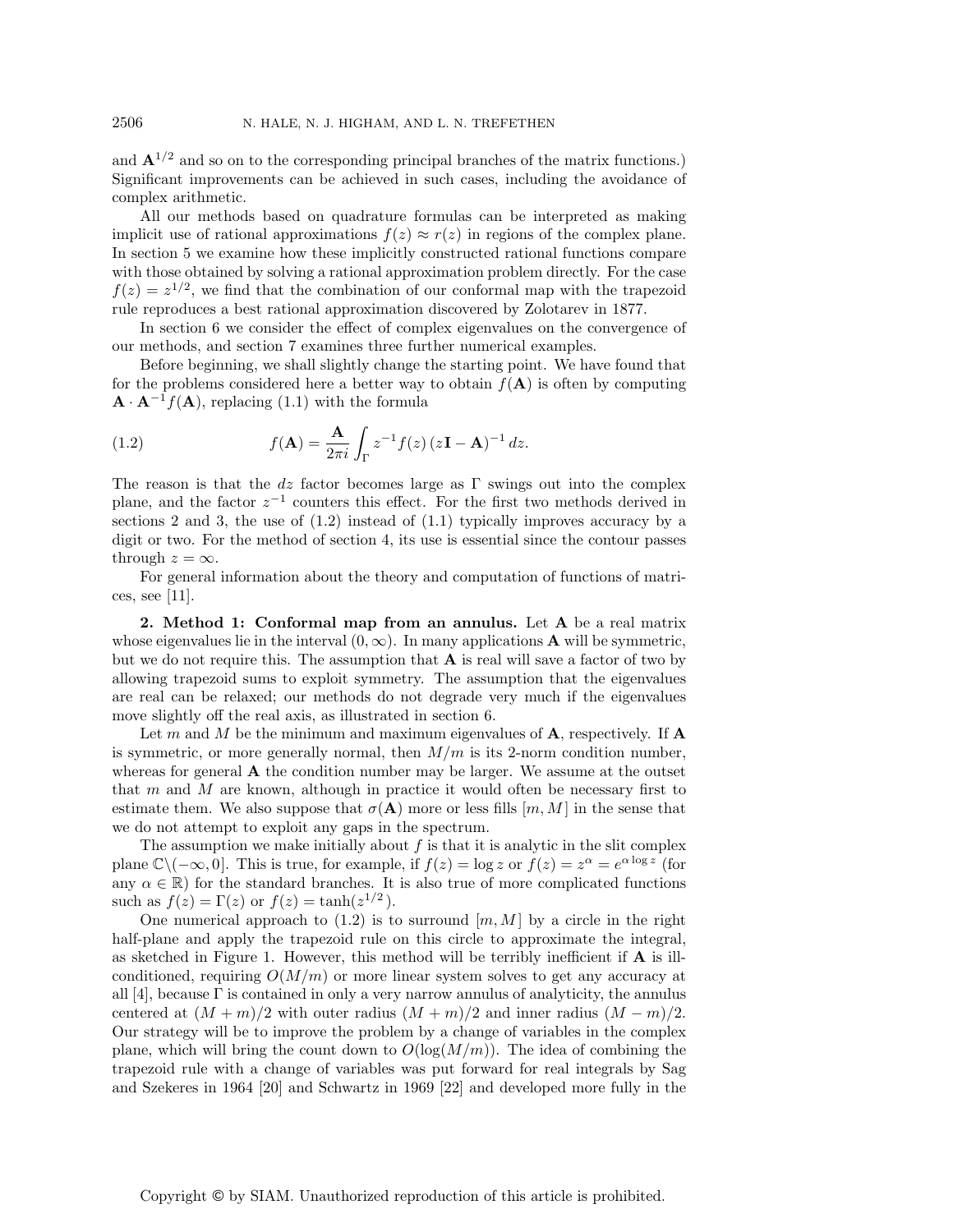

FIG. 1. Depiction of the trapezoid rule applied directly to (1.2), with the contour  $\Gamma$  taken as a circle. This method is highly inefficient if  $M \gg m$ .



Fig. 2. Conformal map for Method 1. First, transplant the entire doubly connected region of analyticity  $\Omega$  conformally to an annulus A, with the line of singularities mapping to the outer boundary circle and the interval containing the spectrum to the inner one. Then apply the trapezoid rule over a circle in the annulus. This will correspond to a nonuniform distribution of quadrature points in the z-plane. In this figure  $M/m = 8$  and the annulus is quite thick. As  $M/m$  increases, it becomes thinner only logarithmically. The dots show quadrature nodes for  $N = 16$ .

1970s by Iri, Moriguti, and Takasawa [12], Mori [17], Takahasi and Mori [28, 29], and Stenger [25, 26, 27], among others. For inverse Laplace transform contour integrals, such ideas were developed by Talbot in 1979 [30] and have been exploited by a variety of authors [10, 16, 23, 31], and the parameters have recently been optimized in various senses by Weideman and Trefethen [36], Weideman [35], and Trefethen, Weideman, and Schmelzer [33]. However, we are not aware of previous papers on such methods for the matrix function problems considered here.

Our aim is to transplant the region of analyticity of f and  $(zI-\mathbf{A})^{-1}$  conformally to an annulus

$$
\mathcal{A} = \{ z \in \mathbb{C} : r < |z| < R \}.
$$

According to results going back in part to Poisson in the 1820s and first fully worked out by Davis in the 1950s [5], [6, section 4.6.5], the trapezoid rule applied over a circle within A will converge geometrically as  $N \to \infty$ , where N is the number of sample points. Moreover, this will be a thicker annulus than was available before the conformal map (Figure 1), which will make the convergence constant quite favorable.

This strategy is sketched in Figure 2. The region in question is the doubly connected set

$$
\Omega = \mathbb{C} \setminus ((-\infty, 0] \cup [m, M]).
$$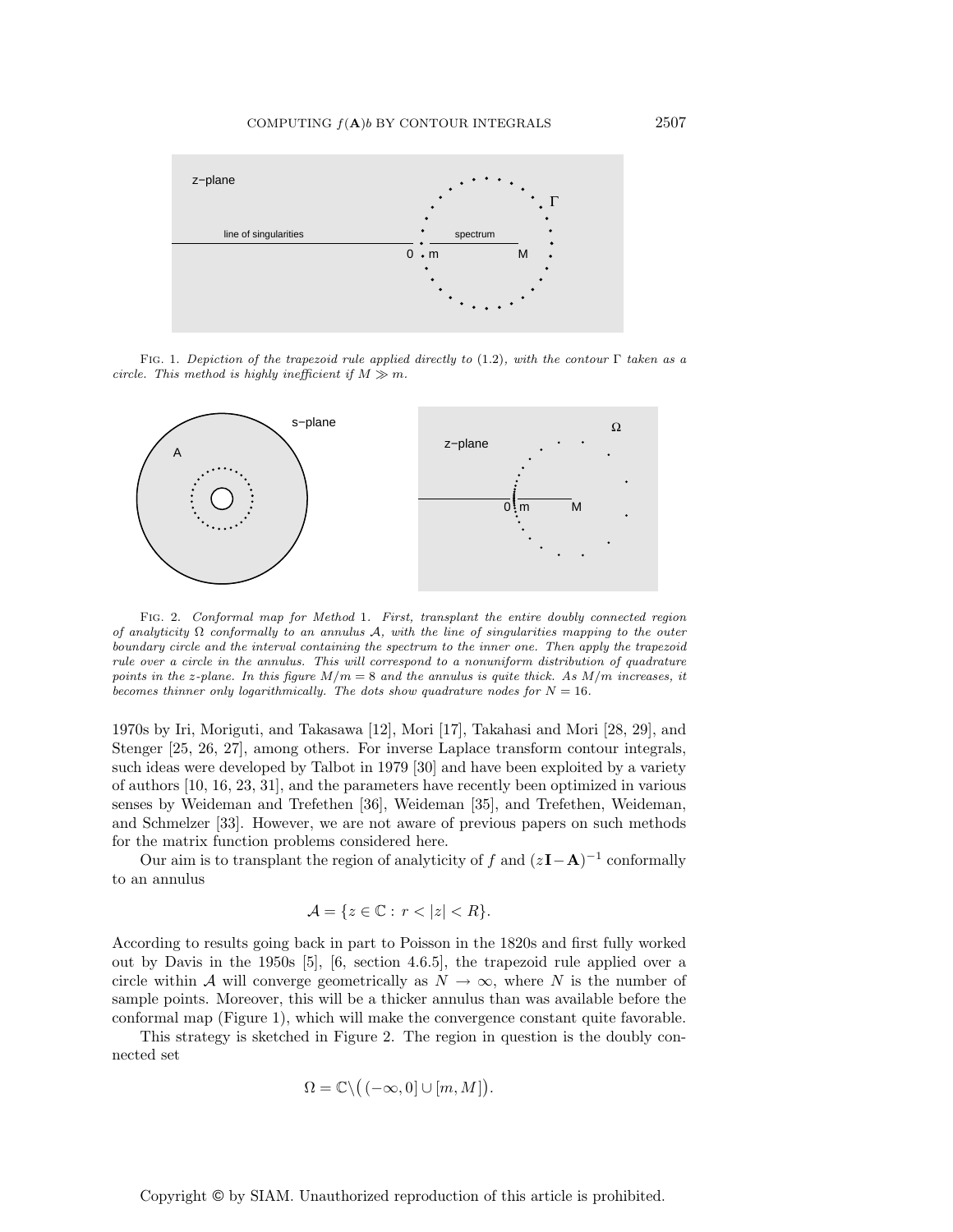

FIG. 3. The map of Figure 2, constructed in three steps  $s \to t \to u \to z$ . Here  $m = 1$ ,  $M = 20$ . The boundaries are shown in various colors and line styles together with 500 random interior points in the rectangle and a typical set of  $N = 16$  quadrature points for the trapezoid rule in the t-plane. Notice how the narrow gap between 0 and m in the z-plane broadens to a comfortable ratio  $R/r \approx 5.8$ in the annulus.

We thus face a conformal mapping problem: How to map this domain  $\Omega$  onto an annulus A? More precisely it is the map from A to  $\Omega$  that we shall need to compute. The radii  $R$  and  $r$  are not entirely at our disposal: The formulas below imply that  $R/r$  is determined by  $M/m$ .

The map can be carried out in three steps, as shown in Figure 3. First, the function

$$
t = \frac{2Ki}{\pi} \log(-is/r)
$$

carries the upper half of A to the rectangle with vertices  $\pm K$  and  $\pm K + iK'$ . The numbers  $K$  and  $K'$  are complete elliptic integrals whose values are fixed by the next step of the conformal map. In this second step the Jacobi elliptic function

(2.1) 
$$
u = \mathrm{sn}(t) = \mathrm{sn}(t|k^2), \qquad k = \frac{\sqrt{M/m} - 1}{\sqrt{M/m} + 1},
$$

maps the rectangle to the upper half-plane, with the ends mapping to  $[-k^{-1}, -1]$  and  $[1, k^{-1}]$  (see  $[1, 9]$ ). Finally, the Möbius transformation

(2.2) 
$$
z = \sqrt{mM} \left( \frac{k^{-1} + u}{k^{-1} - u} \right)
$$

carries the upper half-plane to itself in such a way that  $[-k^{-1}, -1]$  and  $[1, k^{-1}]$  are sent to  $[0, m]$  and  $[M, \infty]$ , respectively. We have now mapped the upper half of A to the upper half of  $\Omega$ . Reflection across the interval  $(r, R)$  (using the Schwarz reflection principle) extends this map to all of  $A$  and all of  $\Omega$ .

Conceptually, this map from  $\mathcal A$  to  $\Omega$  shows the essence of our method most clearly. To apply the trapezoid rule and derive corresponding theorems, however, we can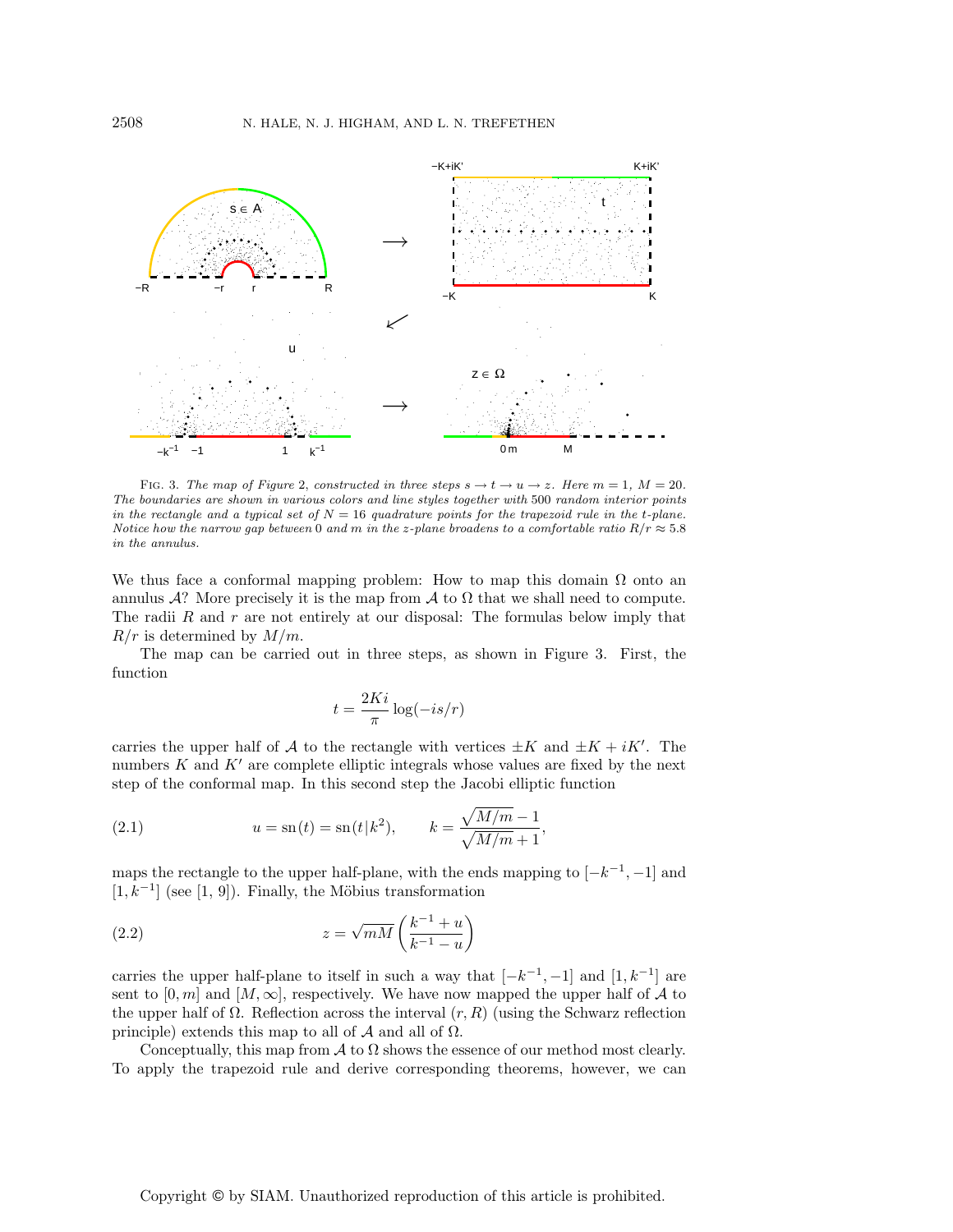bypass A and work with the map from the K,  $K'$  rectangle in the t-plane to  $\Omega$ . (Thus, although  $R/r$  is implicitly determined by K and K', we never make a choice of R or  $r$  individually, and they do not appear in our MATLAB programs.) By composing  $(2.2)$  and  $(2.1)$  we get

(2.3) 
$$
z = \sqrt{mM} \left( \frac{k^{-1} + \text{sn}(t)}{k^{-1} - \text{sn}(t)} \right), \qquad k = \frac{\sqrt{M/m} - 1}{\sqrt{M/m} + 1}.
$$

The integral (1.2) can accordingly be written

$$
f(\mathbf{A}) = \frac{-\mathbf{A}}{2\pi i} \int_{-K+iK'/2}^{3K+iK'/2} z^{-1} f(z(t)) (z(t) - \mathbf{A})^{-1} \frac{dz}{du} \frac{du}{dt} dt;
$$

the limits  $-K + iK'/2$  to  $K + iK'/2$  would correspond to the part of  $\Gamma$  in the upper half-plane (the dots in the fourth panel of Figure 3), and extending this to  $3K + iK'/2$ brings in the part in the lower half-plane. With the aid of the identities

$$
\frac{dz}{du} = \frac{2k^{-1}\sqrt{mM}}{(k^{-1} - u)^2}, \qquad \frac{du}{dt} = \text{sn}'(t) = \sqrt{1 - k^2 u^2} \sqrt{1 - u^2} = \text{cn}(t) \text{dn}(t),
$$

where cn and dn are further Jacobi elliptic functions in standard notation [1], this becomes

$$
(2.4) \quad f(\mathbf{A}) = \frac{-\mathbf{A}\sqrt{mM}}{\pi i k} \int_{-K+iK'/2}^{3K+iK'/2} \frac{z^{-1}f(z(t))(z(t)-\mathbf{A})^{-1}\operatorname{cn}(t)\operatorname{dn}(t)}{(k^{-1}-u)^2} dt.
$$

Now since **A** is real, the integrand is real-symmetric, i.e., the values it takes at two points z and  $\bar{z}$  are complex conjugate. It follows that  $f(A)$  is twice the real part of the value obtained by integrating over the first half of the contour, or if we cancel the i in the denominator,

$$
(2.5) \ f(\mathbf{A}) = \frac{-2\mathbf{A}\sqrt{mM}}{\pi k} \ \text{Im} \int_{-K+iK'/2}^{K+iK'/2} \frac{z^{-1}f(z(t))\,(z(t)-\mathbf{A})^{-1}\,\text{cn}(t)\,\text{dn}(t)}{(k^{-1}-u)^2} \ dt,
$$

with  $z(t)$  given by  $(2.3)$ .

We now apply the trapezoid rule with N equally spaced points in  $(-K+iK'/2, K+$  $iK'/2$ ),

(2.6) 
$$
t_j = -K + \frac{iK'}{2} + 2\frac{(j - \frac{1}{2})K}{N}, \quad 1 \le j \le N.
$$

(Actually this choice should more precisely be called the midpoint rule. One could make it a true trapezoid rule by shifting the sample points to include the endpoints with weights 1/2.) The result becomes  $f(\mathbf{A}) \approx f_N(\mathbf{A})$  with

(2.7) 
$$
f_N(\mathbf{A}) = \frac{-4K\mathbf{A}\sqrt{mM}}{\pi Nk} \operatorname{Im} \sum_{j=1}^N \frac{f(z(t_j)) (z(t_j)\mathbf{I} - \mathbf{A})^{-1} \operatorname{cn}(t_j) \operatorname{dn}(t_j)}{z(t_j) (k^{-1} - u(t_j))^2}.
$$

(If A is not real, then extend the limits in  $(2.6)$  and  $(2.7)$  from N to 2N, and in  $(2.7)$ , replace  $4K$  by  $2K$  and multiply by  $-i$  instead of extracting the imaginary part.)

The convergence of the method we have described is geometric, with the constant of convergence worsening only logarithmically as  $M/m \to \infty$ .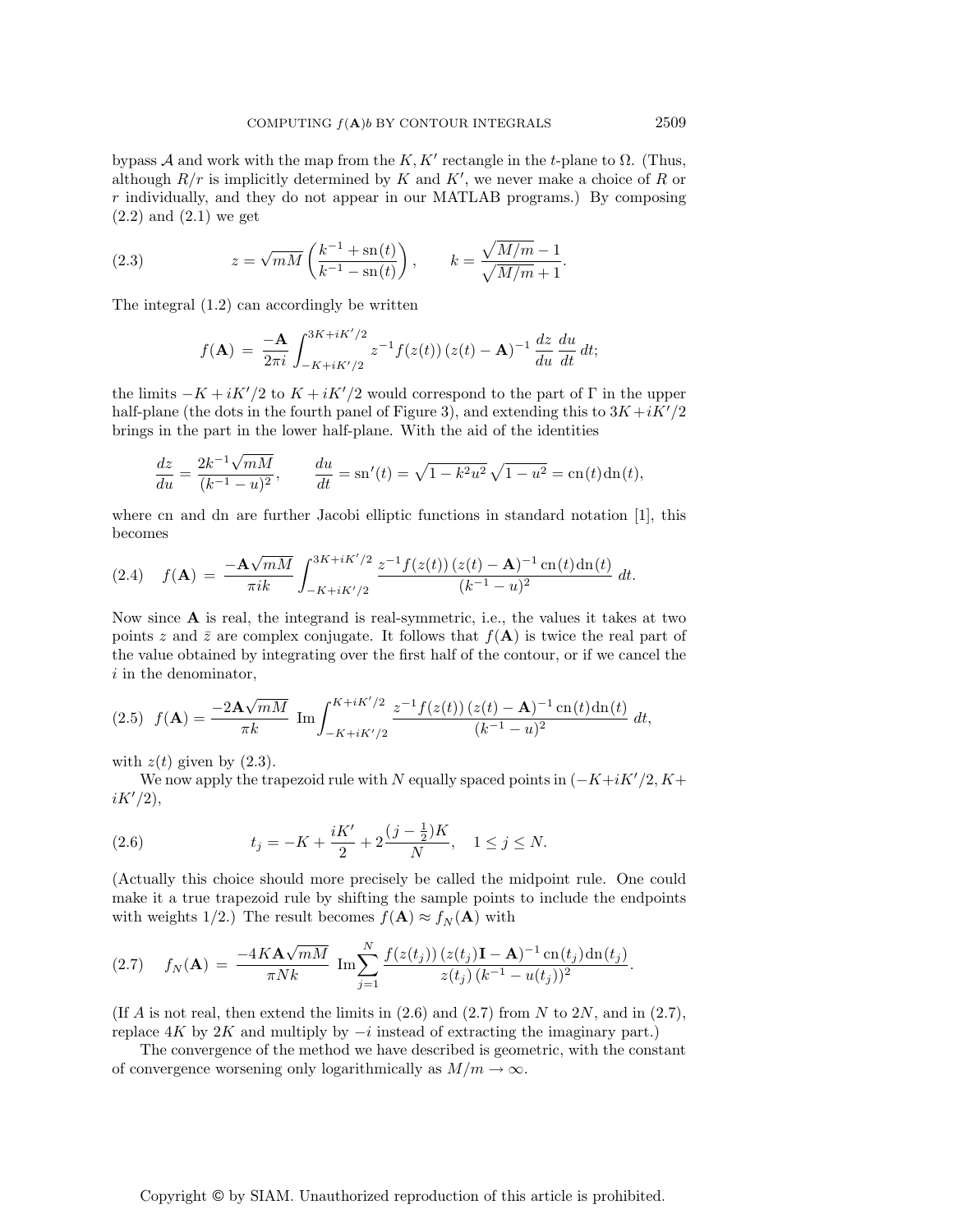THEOREM 2.1. Let **A** be a real matrix with eigenvalues in  $[m, M]$ ,  $0 < m < M$ , and let f be a function analytic in  $\mathbb{C}\setminus(-\infty,0]$ . Then the N-point conformally transplanted quadrature formula (2.7) converges at the rate

(2.8) 
$$
|| f(\mathbf{A}) - f_N(\mathbf{A}) || = O(e^{\varepsilon - \pi K' N/(2K)})
$$

for any  $\varepsilon > 0$  as  $N \to \infty$ , and the constant in the exponent is asymptotically  $\pi K'/(2K) \sim \pi^2/\log(M/m)$  as  $M/m \to \infty$ . For any M and m we have

(2.9) 
$$
||f(\mathbf{A}) - f_N(\mathbf{A})|| = O(e^{-\pi^2 N/(\log(M/m) + 3)}).
$$

*Proof.* The formula (2.7) for  $f_N(A)$  comes from applying the trapezoid rule to a function in the t-plane that is analytic in a strip of half-width  $a = K'/2$ , with grid spacing  $\Delta t = 2K/N$ . Standard results on the trapezoid rule for periodic integrands imply convergence in such a context at the rate  $O(e^{\varepsilon-2\pi a/\Delta t})$  for any  $\epsilon > 0$  [5, 6], and combining these numbers gives (2.8). The claim about asymptotics follows from the relationship  $K'/K \sim \pi/(\log(16) - \log(1 - k^2)) \sim -\pi/\log(1 - k)$  as  $k \to 1$  for Jacobi elliptic functions [1, eq. (17.3.26)] together with the relationship log( $M/m$ ) ∼  $-2\log(1-k)$  implied by (2.1). The bound  $\pi^2/(\log(M/m)+3)<(\pi/2)(K'/K)$  needed to derive (2.9) from (2.8) was established numerically. П

We can illustrate Method 1 by the following MATLAB script. Standard MATLAB includes functions to evaluate  $\text{sn}(z)$  for real arguments only. This program needs complex arguments, and for this purpose it calls the functions ellipkkp and ellipjc from Driscoll's Schwarz–Christoffel Toolbox [7, 8], which is freely available online. The mathematical basis of these codes is outlined in [9].

This test code method1, like method2 and method3 to follow, computes the whole matrix function  $f(A)$  rather than just a vector  $f(A)b$ . Our purpose is to illustrate convergence rates as a function of the number of sample points  $N$ , which we can do just as well for a small matrix that can be fully inverted. The matrix illustrated here is the  $5 \times 5$  Pascal triangle matrix pascal(5), with  $M/m \approx 10^4$ . The code begins by computing the minimal and maximal eigenvalues  $m$  and  $M$ , although, in practice, some kind of estimation would normally be used.

```
% method1.m - evaluate f(A) by contour integral. The functions
% ellipkkp and ellipjc are from Driscoll's SC Toolbox.
```

```
f = @sqrt; % change this for another function f
A = pascal(5); \% change this for another matrix AX = \text{sqrt}(A); % change this if f is not sqrt
I = eye(size(A));e = eig(A); m = min(e); M = max(e); % use only for toy problems!
k = (sqrt(M/m)-1)/(sqrt(M/m)+1);L = -log(k)/pi;[K, Kp] = \text{ellipkkp}(L);for N = 5:5:40t = .5i*Kp - K + (.5:N)*2*K/N;[u \text{ cn } dn] = \text{ellipj}(t, L);z = sqrt(m*M)*( (1/k+u) ./(1/k-u));dzdt = cn. *dn. /(1/k-u). ^2;
   S = zeros(size(A));for j = 1:NS = S + (f(z(j))/z(j)) * inv(z(j) * I - A) * dzdt(j);
```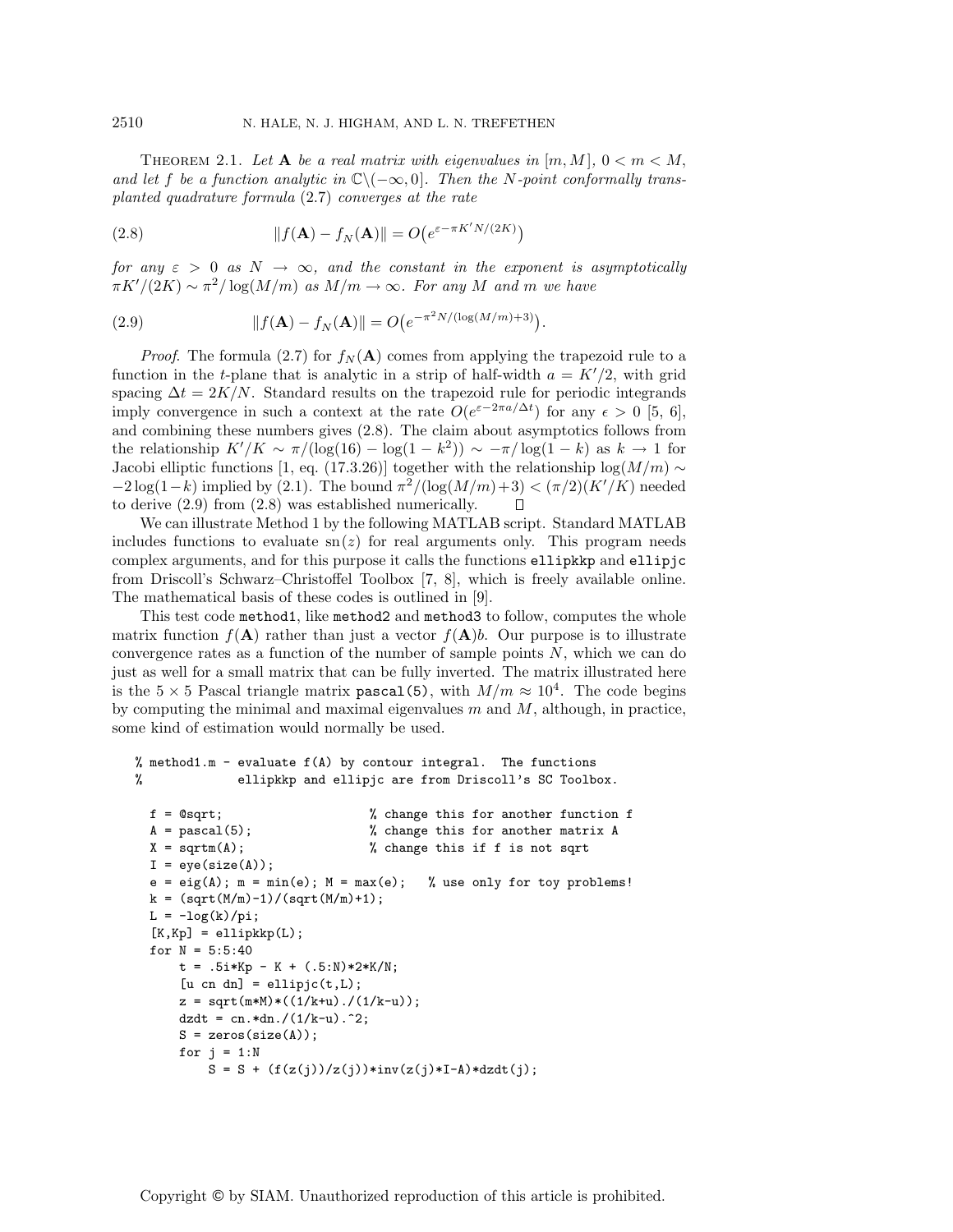```
end
   S = -4*K*sqrt(m*M)*imag(S)*A/(k*pi*N);error = norm(S-X)/norm(X);fprintf('%4d %10.2e\n', N, error)
end
```
Here are the relative errors  $|| f(A) - f_N(A)|| / || f(A)||$  printed by this program ( $|| \cdot ||$  is the 2-norm), showing 15-digit precision for  $N \approx 40$ . If  $M/m$  were only  $10^2$  (assuming **A** is symmetric or more generally normal), then  $N \approx 20$  would be enough to achieve the same accuracy. If  $z^{1/2}$  is replaced by log z, then the performance is about the same.

>> method1 5 3.03e-02 10 4.74e-04 15 7.29e-06 20 1.12e-07 25 1.73e-09 30 2.66e-11 35 4.11e-13 40 7.07e-15

In a sequence of computations like this, one could reuse certain data points. For example, the resolvents evaluated for  $N = 10$  are evaluated again for  $N = 30$ . We have not attempted to exploit this redundancy; if one were doing so, it would be advantageous to switch from the midpoint to the true trapezoid formulation, as discussed above, to make the overlaps occur at multiples of 2 rather than 3.

We conclude this section with an example involving a more challenging function f, with singularities all along  $(-\infty, 0]$ , and a nonnormal matrix with eigenvalues at  $(3 \pm \sqrt{5})/2$ :

$$
\mathbf{A} = \begin{pmatrix} 1 & \frac{1}{2} \\ 2 & 2 \end{pmatrix}, \qquad f(z) = \Gamma(z).
$$

The gamma function has poles at all the nonpositive integers, but that is not a problem for Method 1. Taking  $N = 42$  is enough to give a result accurate to ten digits,

$$
\Gamma(\mathbf{A}) = \begin{pmatrix} 2.0835578979 & -0.1960182234 \\ -0.7840728935 & 1.6915214512 \end{pmatrix},
$$

as is readily checked by a diagonalization of **A**. Of course the point of our method is that it is applicable also in cases where the dimension of **A** is such that diagonalization is impractical, or indeed, if **A** is not diagonalizable at all. Another approach to the computation of  $\Gamma(A)$  based on a Hankel integral has been discussed in [21].

**3. Method 2: When (***−∞,* **0) is just a branch cut.** The assumption of the last section was that f might have arbitrary singularities on  $(-\infty, 0]$ . In practice, many functions of interest, including  $z^{\alpha}$  and  $\log z$ , have a singularity at  $z = 0$  but just a branch cut on  $(-\infty, 0)$ . This means that  $f(z)$  can be analytically continued along any path that avoids  $z = 0$ ; the difficulty for  $z \neq 0$  is only that the value of  $f(z)$  will change if the path winds around the origin. Thus we may regard f either as a single-valued function on the slit plane  $\mathbb{C}\setminus(-\infty, 0]$  or as a multivalued function on a Riemann surface associated with the punctured plane  $C \setminus \{0\}.$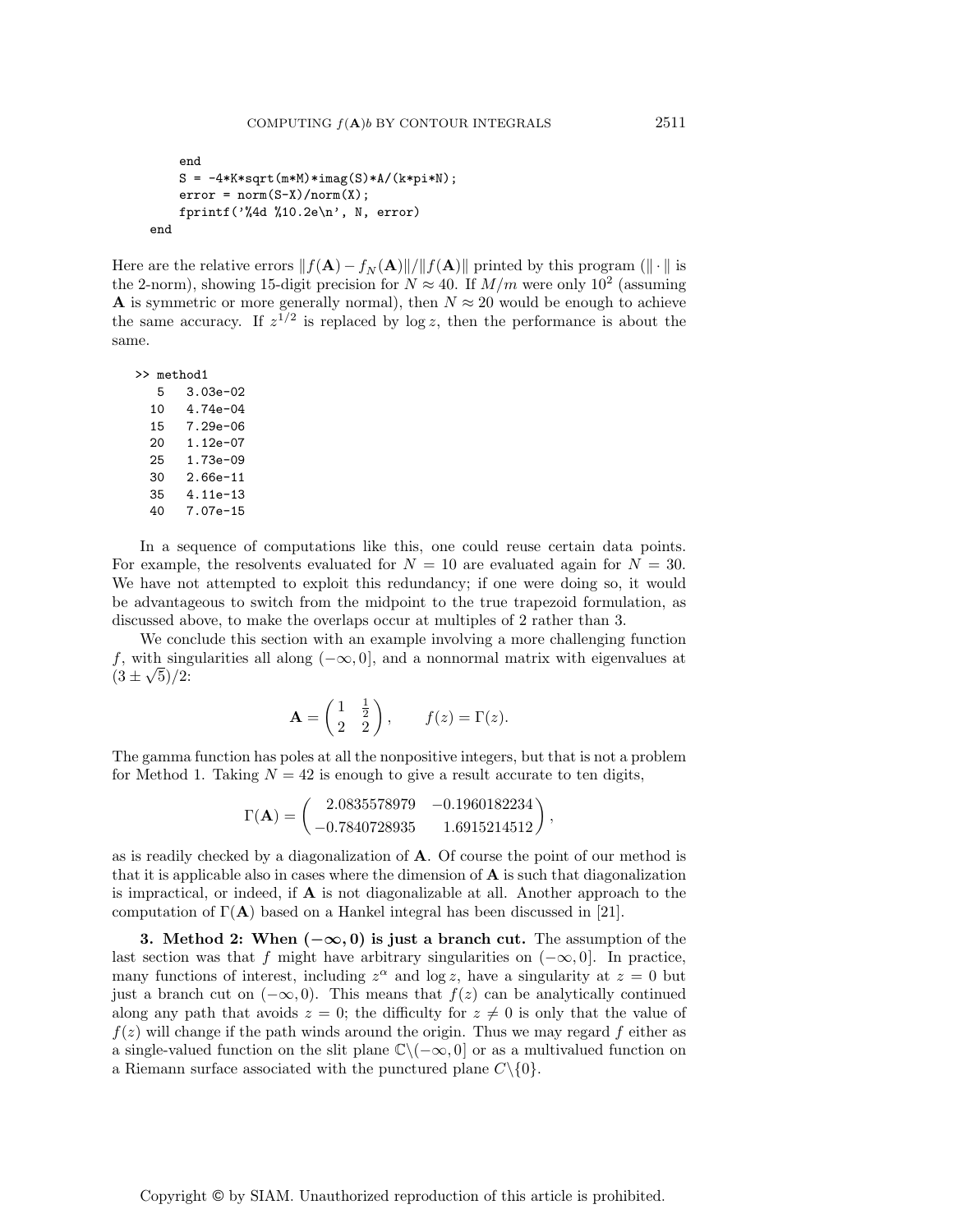

FIG. 4. In Method 2, for problems where  $f(z)$  has only a branch cut on  $(-\infty, 0)$ , we apply the same quadrature points seen in the fourth panel of Figure 3 to the function  $f(w^2)$  in the w-plane (left). This square-roots the condition number and approximately doubles the rate of convergence. In the z-plane, the new method corresponds to a quadrature rule with the nodes shown on the right.

For functions of this kind, Method 1 is not as efficient as it might be, since it employs a contour that avoids  $[m, M]$  and all of  $(-\infty, 0]$  rather than just  $[m, M]$ and {0}. One way to improve matters is sketched in Figure 4. If we introduce a new variable  $w = z^{1/2}$ ,  $dz = 2wdw$ , then (1.2) becomes

(3.1) 
$$
f(\mathbf{A}) = \frac{\mathbf{A}}{\pi i} \int_{\Gamma_w} w^{-1} f(w^2) (w^2 - \mathbf{A})^{-1} dw.
$$

Under the square root, the branch cut of f along  $(-\infty, 0]$  in the z plane unfolds to the imaginary axis in the w-plane. The assumption on  $f(z)$  then implies that  $f(w^2)$ can be analytically continued to an analytic function throughout the slit  $w$ -plane  $\mathbb{C}\setminus(-\infty,0].$  Thus we have a new contour integral problem, where the contour should lie in the slit plane and enclose  $[m^{1/2}, M^{1/2}]$ . The geometry is the same as in the last section, but with  $[m, M]$  improved to  $[m^{1/2}, M^{1/2}]$ . Accordingly, we may use the same method as before. The formula for the new method applied to a real matrix **A** is

$$
(3.2) \quad f_N(\mathbf{A}) = \frac{-8K\mathbf{A}(mM)^{1/4}}{\pi Nk} \operatorname{Im} \sum_{j=1}^N \frac{f(w(t_j)^2) (w(t_j)^2 \mathbf{I} - \mathbf{A})^{-1} \operatorname{cn}(t_j) \operatorname{dn}(t_j)}{w(t_j) (k^{-1} - u(t_j))^2},
$$

where the  $t_j$  are again given by (2.6), but now (2.3) is modified to

(3.3) 
$$
w = (mM)^{1/4} \left( \frac{k^{-1} + sn(t)}{k^{-1} - sn(t)} \right), \qquad k = \frac{(M/m)^{1/4} - 1}{(M/m)^{1/4} + 1},
$$

and the values of  $K$  and  $K'$  are the complete elliptic integrals associated with this new parameter k. For a complex matrix **A** the modifications are as for Method 1.

Here is a MATLAB code.

```
% method2.m - Variant of method1.m for evaluating f(A) by contour
% integration, assuming only a branch cut along (-inf,0).
 f = @sqrt; % change this for another function f
```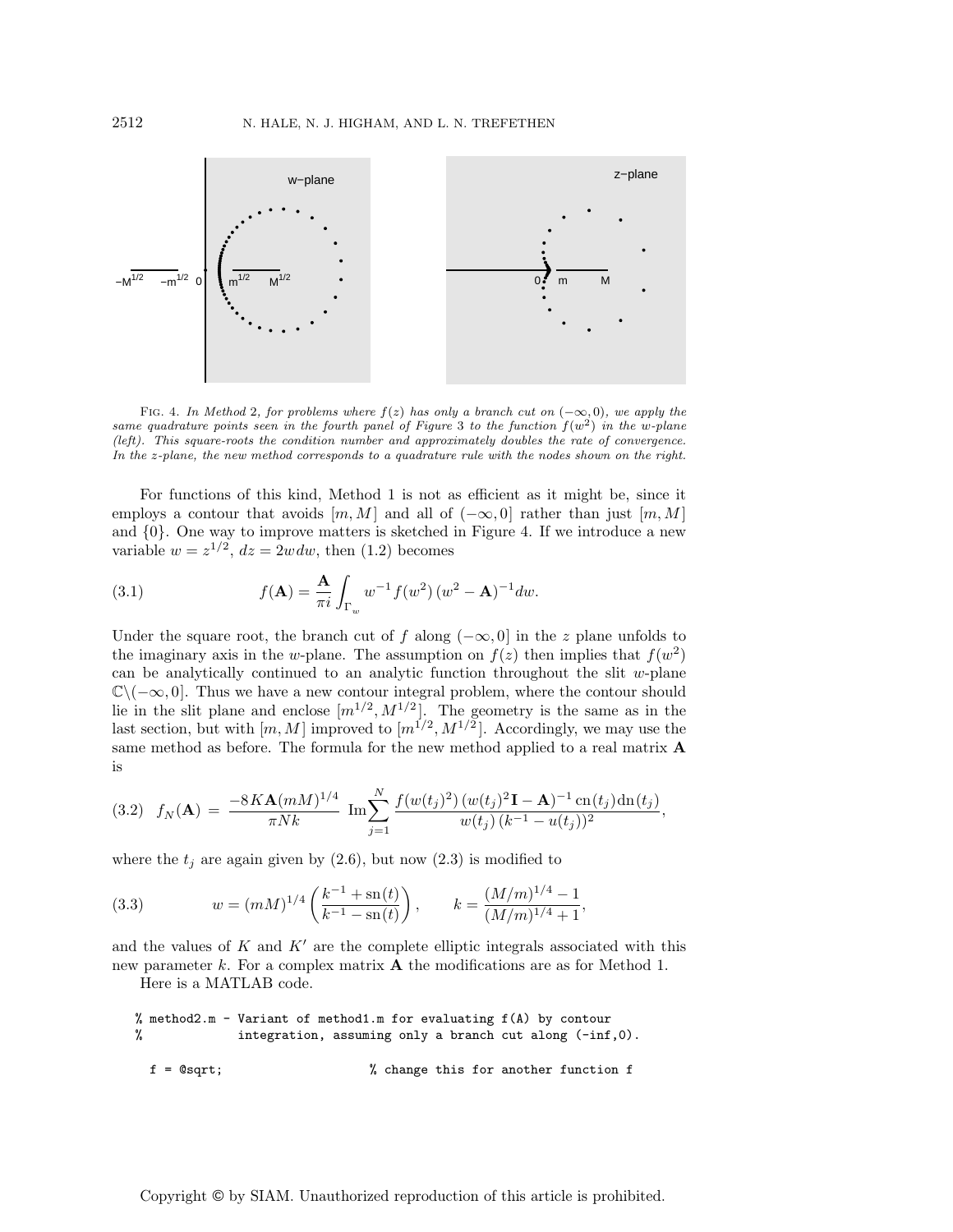```
A = pascal(5);<br>
X = sqrtm(A);<br>
X = sqrtm(A);<br>
X = k and k and k and k and k and k and k and k and k and k and k and k and k and k and k and k and k and k and k and k and k and k and k and k% change this if f is not sqrt
I = eye(size(A));e = eig(A); m = min(e); M = max(e); % only for toy problems
k = ((M/m)^(1/4)-1)/((M/m)^(1/4)+1);L = -log(k)/pi;[K, Kp] = \text{ellipkkp}(L);for N = 5:5:25t = .5i*Kp - K + (.5:N)*2*K/N;[u \text{ cn } dn] = \text{ellipic}(t, L);w = (m*M)^(1/4) * ((1/k+u) ./(1/k-u));dzdt = cn.*dn./(1/k-u).^2;S = zeros(size(A));for j = 1:NS = S + (f(w(j)^2)/w(j)) * inv(w(j)^2 * I - A) * dzdt(j);end
     S = -8*K*(m*M)^(1/4)*imag(S)*A/(k*pi*N);error = norm(S-X)/norm(X);fprintf(\sqrt[3]{4d} %10.2e\n', N, error)
end
```
The new code converges a good deal faster than the previous one, as expected, getting close to full precision for  $N \approx 25$  for this matrix with  $M/m \approx 10^4$ . Again the results are similar if  $z^{1/2}$  is replaced by log z.

```
>> method2
  5 2.97e-03
```

```
10 5.51e-07
15 7.03e-10
20 4.88e-12
25 7.29e-15
```
The same arguments as before give us a convergence theorem. Asymptotically as  $M/m \to \infty$ , Method 2 is twice as fast as Method 1, though the improvement is less than a factor of 2 for finite  $M/m$ .

THEOREM 3.1. Let  $A$  be a real matrix with eigenvalues in  $[m, M]$ , and let f be a function analytic in  $\mathbb{C}\setminus(-\infty,0]$  that can be continued analytically across  $(-\infty,0)$ from the upper half-plane to the lower half-plane. Then the N-point improved formula (3.2) converges at the rate

(3.4) 
$$
||f(\mathbf{A}) - f_N(\mathbf{A})|| = O(e^{\varepsilon - \pi K' N/(2K)})
$$

for any  $\varepsilon > 0$ , where K and K' are the complete elliptic integrals associated with the parameter k of (3.3), and the constant in the exponent is asymptotically  $\pi K'/(2K) \sim$  $2\pi^2/\log(M/m)$  as  $M/m \to \infty$ . For any M and m we have

(3.5) 
$$
||f(\mathbf{A}) - f_N(\mathbf{A})|| = O(e^{-2\pi^2 N/(\log(M/m) + 6)}).
$$

**4.** Method 3: Special treatment for  $f(z) = z^{1/2}$ . The function  $f(w^2)$  in the w-plane in the last section, as sketched in Figure 4, has a singularity in general at the origin; that is why the quadrature points must pass between 0 and  $m^{1/2}$ . For the particular case  $f(z) = z^{1/2} = w$ , however, there is no singularity, because the change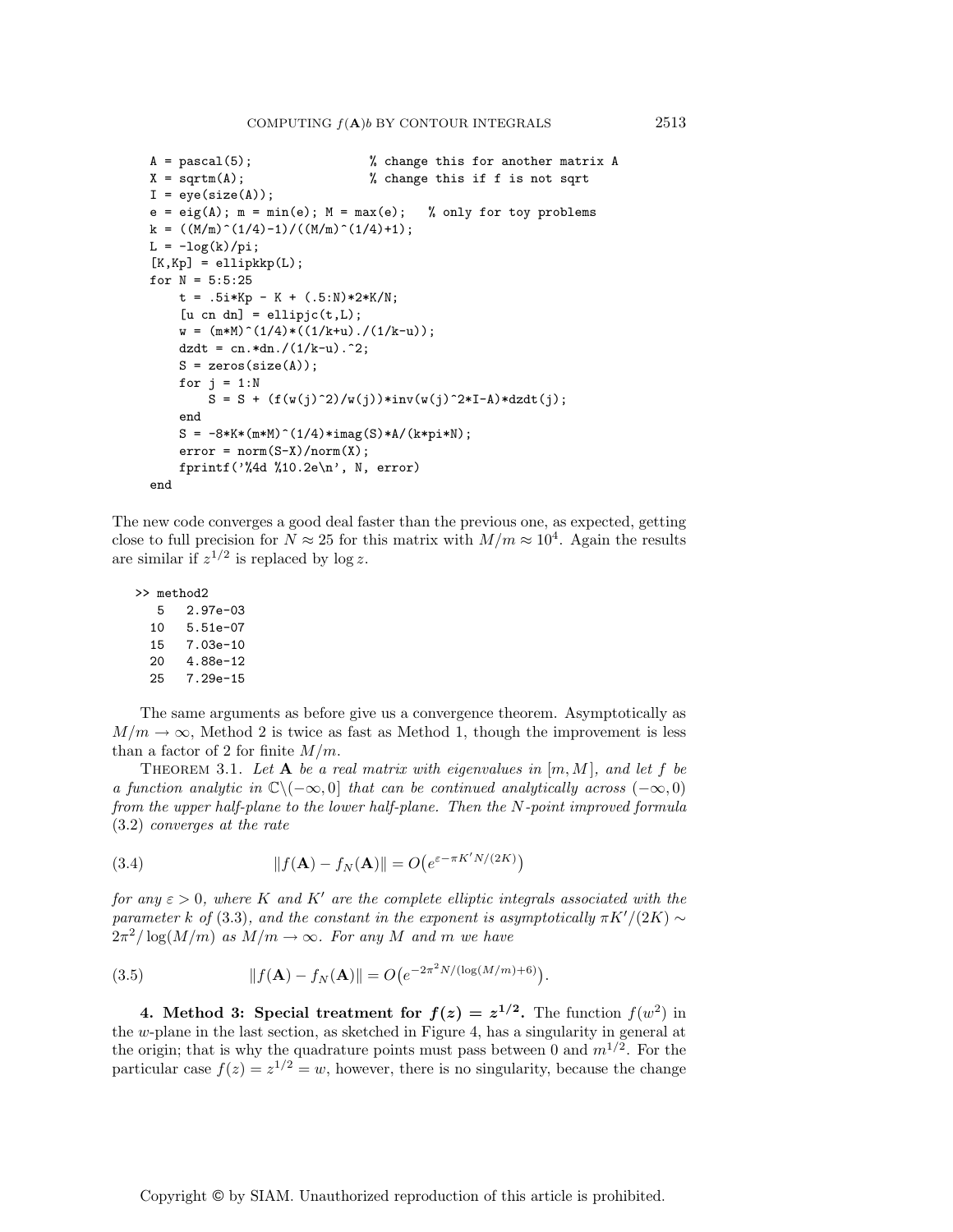

FIG. 5. Quadrature points for Method 3. With  $f(z) = z^{1/2}$ , we can now fully exploit the symmetry in the w-plane. The points in the z-plane lie in  $(-\infty, 0]$ , so all of the matrix arithmetic is real.

of variables from z to w has eliminated it. Equation  $(3.1)$  becomes simply

(4.1) 
$$
\mathbf{A}^{1/2} = \frac{\mathbf{A}}{\pi i} \int_{\Gamma_w} (w^2 - \mathbf{A})^{-1} dw,
$$

where  $\Gamma_w$  is a closed contour surrounding  $[m^{1/2}, M^{1/2}]$  but not  $[-M^{1/2}, -m^{1/2}]$ . This makes some further improvements possible. First of all, the quadrature points can now safely approach or even pass through 0. Second, we can use the symmetry to put them on the imaginary axis, corresponding to the negative real axis in the z-plane, thereby eliminating the complex arithmetic in the linear algebra problems. Indeed, since the integrand is of size  $O(w^{-2})$ , (4.1) is equivalent to an integral over the imaginary axis alone,

(4.2) 
$$
\mathbf{A}^{1/2} = \frac{i\mathbf{A}}{\pi} \int_{-i\infty}^{i\infty} (w^2 - \mathbf{A})^{-1} dw.
$$

(Essentially the same formula appears as equation (6.1) in [11].) Third, we can save a factor of two in discretizing this integral since  $(w^2 – \mathbf{A})^{-1} = ((-w)^2 - \mathbf{A})^{-1}$ , regardless of the properties of  $\bf{A}$ , so it will no longer matter whether or not  $\bf{A}$  is real.

Figure 5 shows how Figure 4 changes in this special case. Figure 6 shows the conformal map we can use to compute this transformation, which is essentially the middle step of Figure 3, in which a rectangle is mapped to the upper half-plane. The rectangle in the t-plane is the same as before, and the function  $w = m^{1/2} \operatorname{sn}(t | k^2)$  with

$$
(4.3) \t\t k = m^{1/2}/M^{1/2}
$$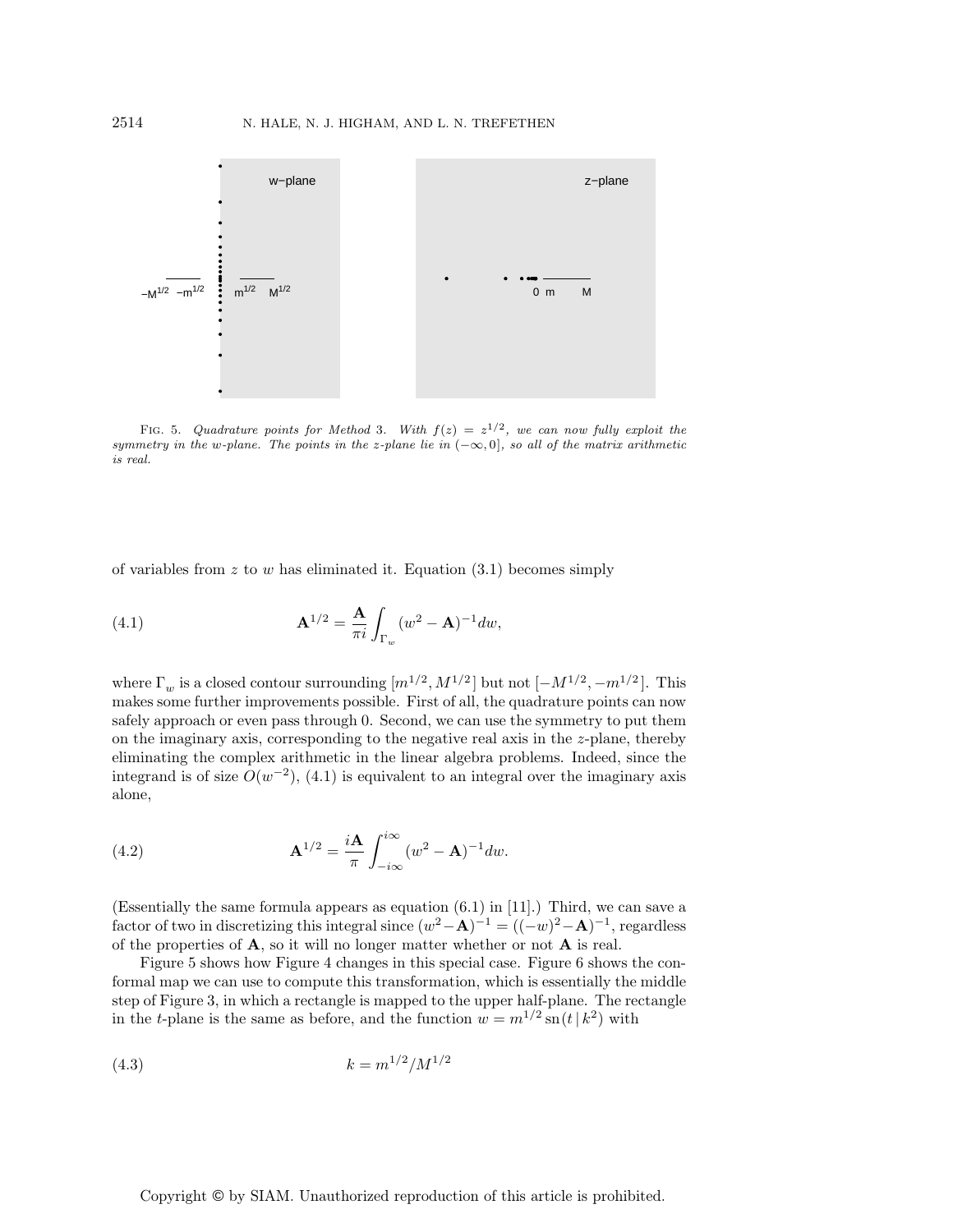

Fig. 6. The conformal map for the quadrature points of Figure 5 is the scaled Jacobi sine function  $w = m^{1/2} \operatorname{sn}(t | k^2)$  with  $k = m^{1/2}/M^{1/2}$ . Compare Figure 3.

maps it onto the upper half  $w$ -plane. This time, however, it is the vertical midline of the rectangle, the imaginary interval  $[0, iK']$ , where the trapezoid rule is applied. This gives us the approximation

(4.4) 
$$
f_N(\mathbf{A}) = \frac{-2K'm^{1/2}\mathbf{A}}{\pi N} \sum_{j=1}^N (w(t_j)^2 \mathbf{I} - \mathbf{A})^{-1} \operatorname{cn}(t_j) \operatorname{dn}(t_j)
$$

with

(4.5) 
$$
t_j = i(j - \frac{1}{2})K'/N, \quad 1 \le j \le N.
$$

Equation (4.4) works well, but like the algorithms of the past two sections, it has the disadvantage of requiring evaluation of elliptic functions for complex arguments. In this case, however, the arguments (4.5) are purely imaginary. This allows us to take advantage of equations  $(16.20.1)$ – $(16.20.3)$  of [1], and the code below implements (4.4) requiring only MATLAB's standard elliptic routines ellipke and ellipj. For  $M/m > 10^6$ , however, this approach can be unstable, and better numerical stability is achieved by returning to ellipkkp and ellipjc from the SC Toolbox. The code has been constructed in such a way that this alteration can be carried out by replacing the line beginning  $Kp = \cdots$  by the two lines  $L = -.5*log(k2)/pi$ ; [K,Kp] = ellipkkp(L); and the two lines beginning  $[\text{sn cn dn}] = \cdots$  and  $\text{cn} = \cdots$  by the single line  $[\text{sn cn dn}] = \text{ellipjc}(t, L)$ ;

% method3.m - Variant of method1.m and method2.m for evaluating sqrt(A)

```
A = pascal(5); % change this for another matrix A
X = \text{sqrt}(A); % this cannot be changed
I = eye(size(A)); e = eig(A);m = min(e); M = max(e); \% only for toy problems
k2 = m/M; \text{M} \text{M} \text{M} \text{M} \text{M} \text{M} \text{M} \text{M} \text{M} \text{M} \text{M} \text{M} \text{M} \text{M} \text{M} \text{M} \text{M} \text{M} \text{M} \text{M} \text{M} \text{M} \text{M} \text{M} \text{M} \text{M} \textKp = ellipke(1-k2);
for N = 5:5:20t = 1i * (.5:N)*Kp/N;[sn \text{ cn } dn] = \text{ellipj}(imag(t), 1-k2);cn = 1./cn; dn = dn.*cn; sn = 1i*sn.*cn;
     w = sqrt(m)*sn;
```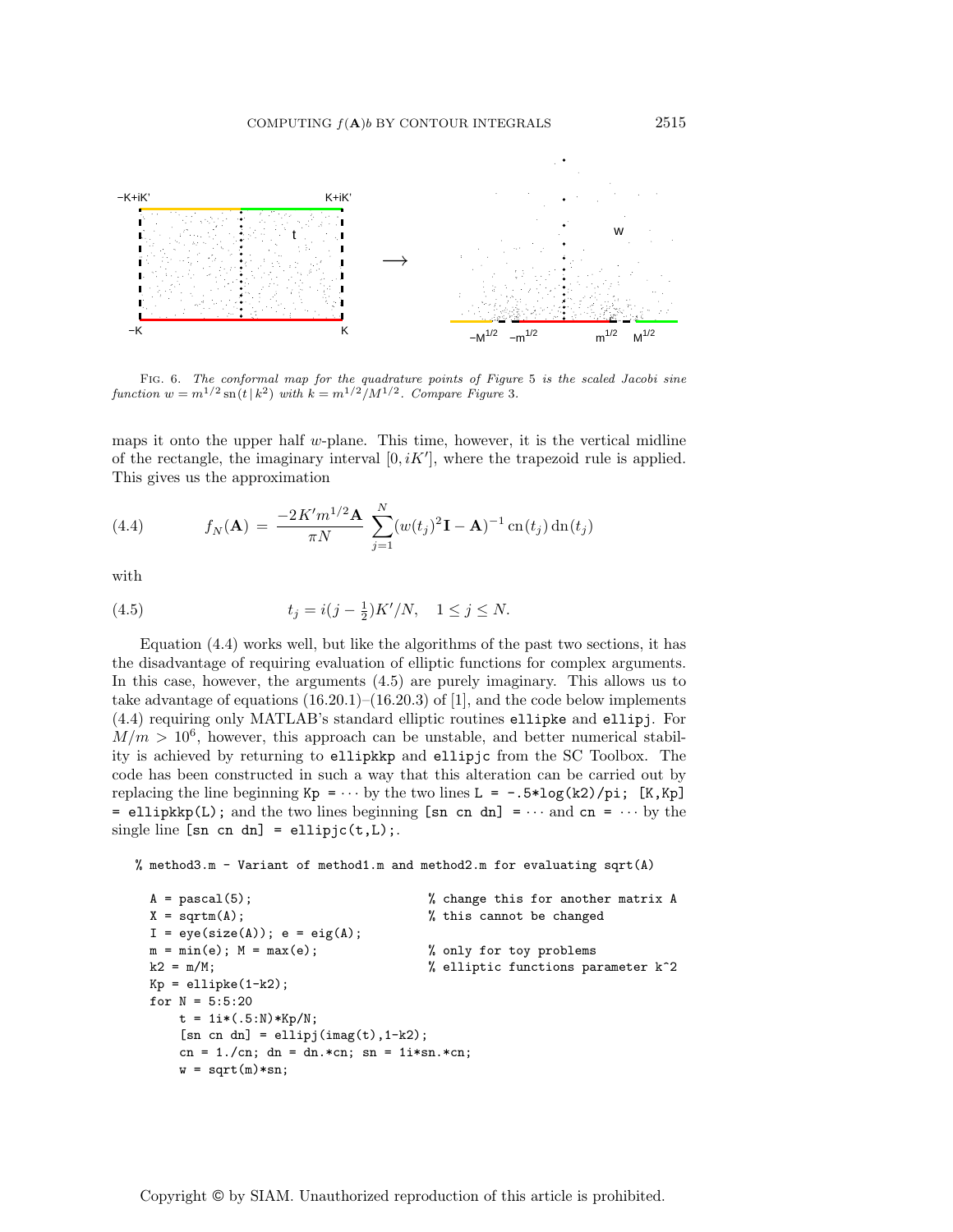```
dzdt = cn.*dn;S = zeros(size(A));for j = 1:NS = S - inv(A-w(j)^2*I)*dzdt(j);end
S = (-2*Kp*sqrt(m)/(pi*N))*A*S;error(N) = norm(S-X)/norm(X);fprintf('%4d %10.2e\n', N, error(N))
```
end

Method 3 converges very quickly. For our matrix with condition number  $M/m \approx$  $10^4$ , nearly full precision is achieved with  $N \approx 20$ , and we get 6-digit precision with just 10 backslashes.

```
>> method3
  5 9.47e-04
  10 2.24e-07
  15 5.30e-11
  20 1.10e-14
```
The map involved in Method 3 is essentially the same as that of Method 1, except with z improved to  $w = z^{1/2}$ . Accordingly, the same arguments as before lead to the following analogue of Theorem 2.1 with convergence rates twice as fast.

THEOREM 4.1. Let  $A$  be a real or complex matrix with eigenvalues in  $[m, M]$ . Then the formulas  $(4.3)$ – $(4.5)$  converge to  $\mathbf{A}^{1/2}$  at the rate

(4.6) 
$$
\|\mathbf{A}^{1/2} - f_N(\mathbf{A})\| = O(e^{\varepsilon - 2\pi KN/K'})
$$

for any  $\varepsilon > 0$  for the values of K and K' associated with the parameter (4.3), and the constant in the exponent is asymptotically  $\pi K'/(2K) \sim 2\pi^2/\log(M/m)$  as  $M/m \to$  $\infty$ . For any M and m we have

(4.7) 
$$
\|\mathbf{A}^{1/2} - f_N(\mathbf{A})\| = O(e^{-2\pi^2 N/(\log(M/m) + 3)}).
$$

For  $\mathbf{A} = \text{pascal}(5)$ , for example, the theorem guarantees convergence at the rate  $O(5^{-N})$ , and for a matrix with  $M/m = 10$  this rate increases to  $O(41^{-N})$ . Even with  $M/m = 10^{10}$  the error is  $O(2.1^{-N})$ .

Figure 7 compares Methods 1, 2, and 3 for the function for which they are all applicable,  $\mathbf{A}^{1/2}$ , for two matrices with  $M/m \approx 62.0$  and  $2.06 \times 10^7$ . Method 3 converges twice as fast as Method 1 in both cases, and it does not lose a factor of 2 if **A** is complex. (Its difficulties with rounding errors for the ill-conditioned matrix can be fixed by the use of the alternative formulation described above.) Method 2 has essentially the same convergence rate for the ill-conditioned matrix but falls between the other two methods for the well-conditioned one.

**5. Connection with rational approximation.** Since the time of Gauss it has been known that quadrature formulas are associated with rational functions: The nodes are the poles, and the weights are the residues. Thus the methods we have proposed can be interpreted as implicit descriptions of rational approximations

(5.1) 
$$
f(x) \approx r(x), \quad x \in [m, M].
$$

One might ask how close these approximations are to optimal. Conversely, if one constructs the optimal rational approximations, do they lead to good methods for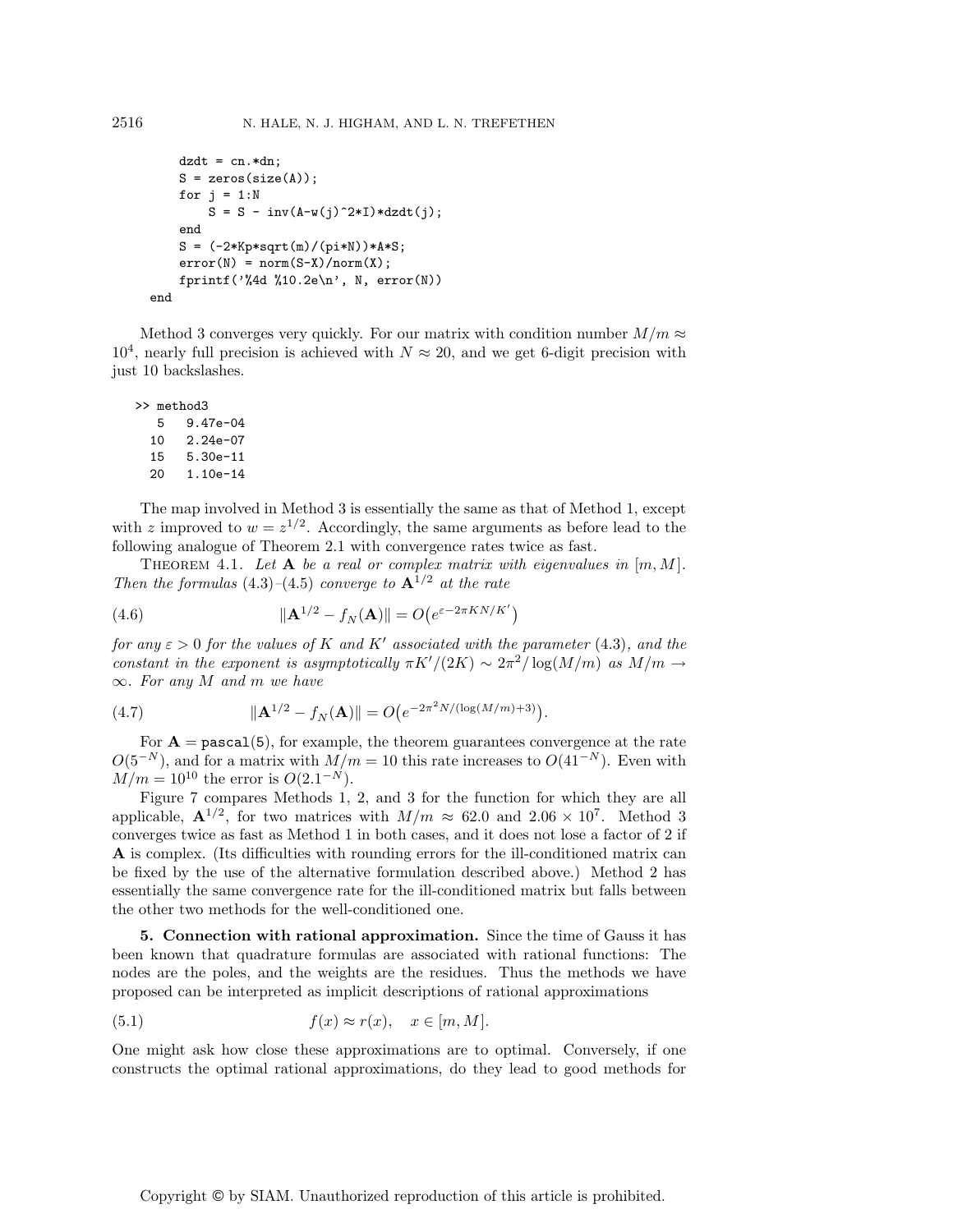

FIG. 7. Convergence of Methods 1, 2, and 3 for computing  $A^{1/2}$  with  $A =$  pascal(3) and pascal(8). Methods 1 and 2 are also applicable to more general functions than the square root. The loss of final accuracy in Method 3 can be fixed by the complex formulation described just above the listing of method3.m.

evaluating  $f(A)$ ? The same questions are considered in the context of Talbot contours for inverse Laplace transforms in [33].

The link to rational functions goes as follows. Suppose that by some quadrature procedure we derive an approximation

(5.2) 
$$
f(\mathbf{A}) \approx \mathbf{A} \sum_{j=1}^{N} \gamma_j (z_j - \mathbf{A})^{-1}
$$

as in  $(2.7)$ ,  $(3.2)$ , or  $(4.4)$ , where f is assumed to have spectrum in  $[m, M]$ . This approximation defines a rational function of type  $(N, N)$  (numerator and denominator of degree  $\leq N$ ),

(5.3) 
$$
r(z) = \sum_{j=1}^{N} \frac{\gamma_j z}{z_j - z}.
$$

It is easily seen that if the difference of the two sides of (5.2) has matrix norm  $\varepsilon$ , then  $|f(\lambda) - r(\lambda)| \leq \varepsilon$  must hold for any  $\lambda$  which is an eigenvalue of **A**. Thus (5.1) certainly holds for the eigenvalues  $\lambda$ ; presumably also for other  $x \in [m, M]$  if the approximation was derived without reference to particular eigenvalues of **A**. These comments apply whether A is normal or nonnormal; the difference in the nonnormal case is that whereas (5.2) implies (5.1) in the sense just discussed, the converse does not hold.

Figure 8 examines our three approximations from this point of view for the special case  $f(z) = z^{1/2}$ ,  $[m, M] = [1, 100]$ ,  $N = 6$ . The error curves  $f(x) - r(x)$  are plotted for Methods 1, 2, and 3, and the fourth panel of the figure shows the error curve for the best supremum-norm approximation, which equioscillates 14 times. (Computing the best approximation for such problems is not a trivial matter. We used the Carathéodory–Fejér method  $[32]$ , as outlined in  $[33]$ .) An examination of the axis scales for these curves reveals that the approximations are very good, with that of Method 3 in particular quite close to optimal.

A deeper analysis of Figure 8 points to some interesting mathematics. The methods we have put forward in this paper are general, combining conformal mapping and trapezoid rule quadrature to handle general functions  $f(z)$ . The third panel of the figure, however, reveals an unexpected optimality property of the Method 3 variant for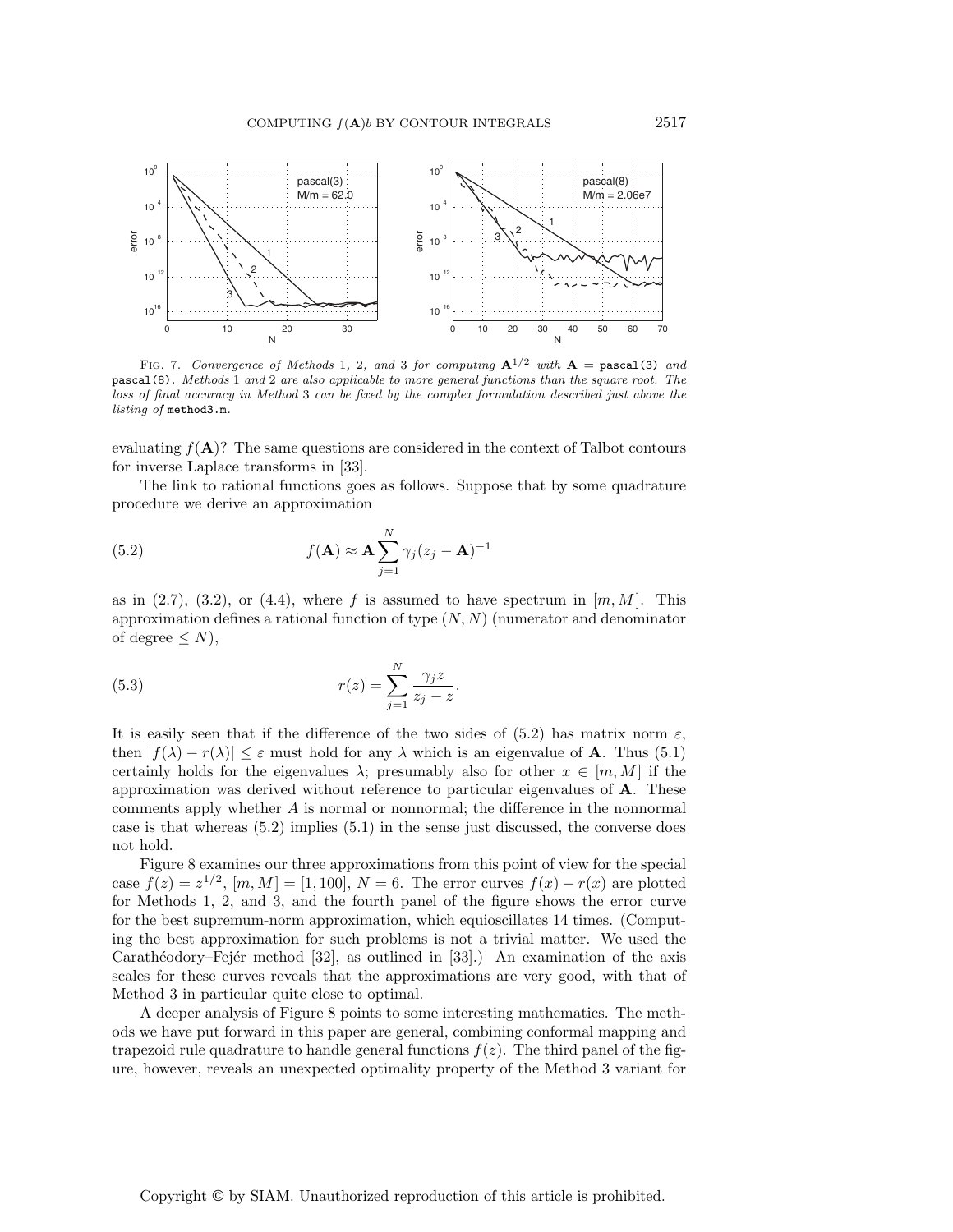

FIG. 8. Errors  $z^{1/2} - r(z)$  for various type  $(N, N)$  rational approximations to  $z^{1/2}$  on [1, 100] with  $N = 6$ .

 $f(z) = z^{1/2}$ . If one scales this error curve by  $z^{-1/2}$ , it is found to perfectly equioscillate. From this equioscillation one can infer that (5.3) is in this case the optimal type  $(N, N)$  approximation to  $z^{1/2}$  on  $[m, M]$  with respect to the maximum norm weighted by  $z^{-1/2}$ . Is this best rational approximation already known? Yes indeed—it was discovered by Zolotarev in 1877, who showed that several approximation problems of this kind, though not the unweighted problem of Figure 8, can be solved by the use of Jacobi elliptic functions.<sup>1</sup> The poles for these best approximations, he found, are evenly spaced with respect to the variable we have called  $t$  [2, App. E]. (It is this even spacing that leads to our method getting the same result; we do not know a deeper reason why our approximations "had" to come out optimal for this particular weight function.) For more on the connection of Zolotarev's work to matrix functions, see [13, 14, 34].

In other words, the trapezoid rule has rediscovered for us one of Zolotarev's results from 130 years ago! For computing  $A^{1/2}$  when A has a positive real spectrum, it follows that there is probably no advantage in using the trapezoid rule rather than explicit rational approximations. Incidentally, the use of rational approximations to  $A^{1/2}$  becomes particularly interesting when A is singular, with eigenvalues in an interval  $[0, M]$ . It was a celebrated discovery of Newman in 1964 that whereas polynomial approximations to  $z^{1/2}$  on such an interval converge only algebraically, rational approximations converge at a rate  $O(\exp(-C\sqrt{N}))$  [18]. (Newman's paper deals with approximation of |z|, but the result can be carried over to  $z^{1/2}$  by a change of variables.) It would be interesting to see whether this behavior can be recovered by a conformal map and the trapezoid rule, but we do not pursue this idea here as it is tied to the special case  $f(z) = z^{1/2}$ .

The advantage of the trapezoid rule technique is that it is general, applying to arbitrary functions  $f$  and to matrices whose spectra may not be all real, yet still readily yielding theorems about asymptotic rates of convergence. We now consider some of these matters.

<sup>1</sup>Egor Ivanovich Zolotarev was a student of Chebyshev, and he learned the theory of elliptic functions from Weierstrass during a visit to Berlin in 1872. Zolotarev made significant contributions to number theory as well as approximation theory before dying at age 31 as a result of being hit by a train at what is now called the Pushkin station outside St. Petersburg [24].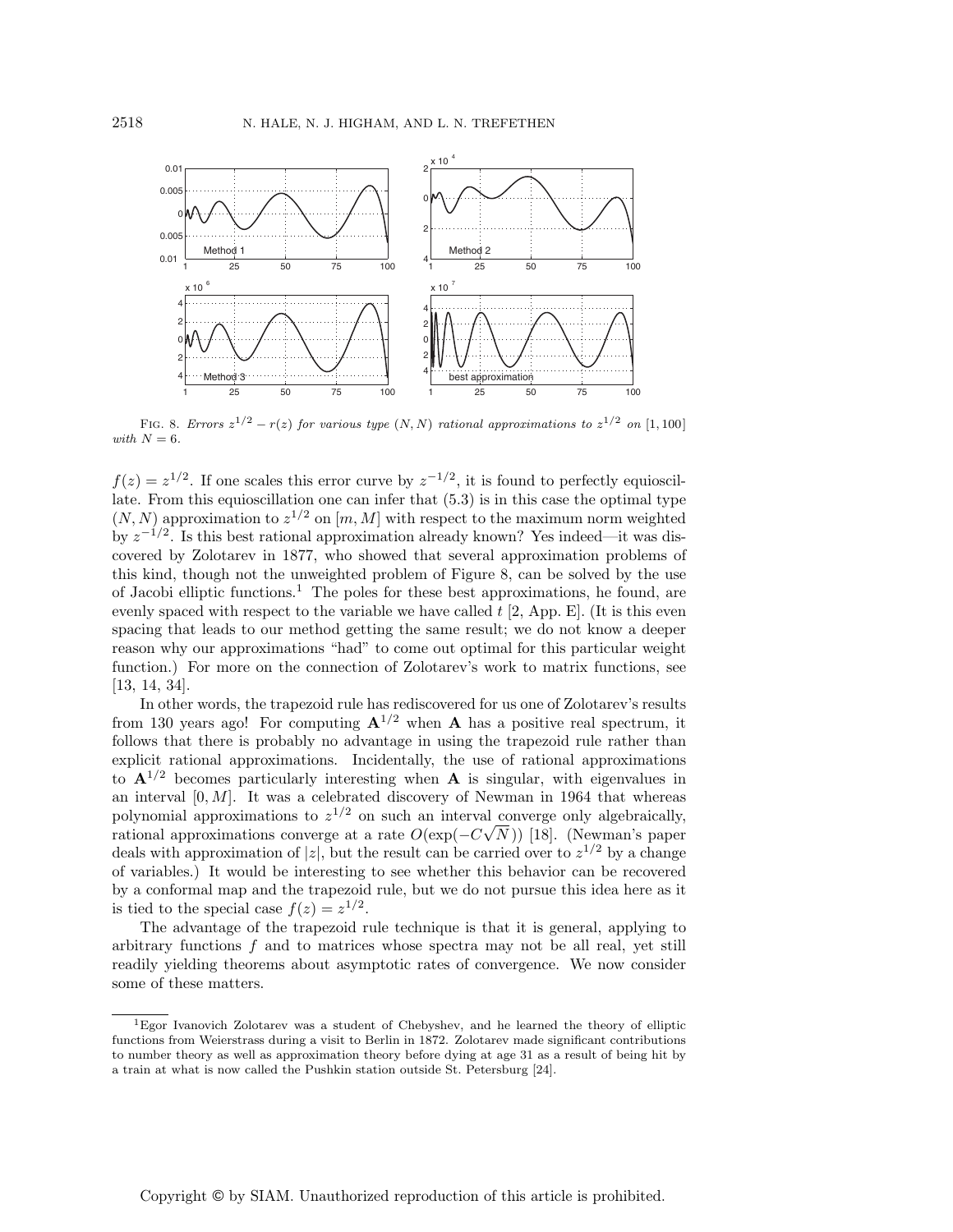

Fig. 9. On the left, repetition of the right panel of Figure 4, now with curves shown inside the quadrature points. If the eigenvalues of  $A$  are not confined to the real interval  $[m, M]$  (solid line) but lie within the innermost curve, for example, then Method 2 will still converge exponentially with a rate 90% as fast as before. The next curve corresponds to 80%, then 70%, and so on down to 10%. On the right, a closeup of the same figure near the origin (marked by a cross).

**6. Complex eigenvalues and eigenvalue estimates.** The methods we have described are flexible. Though we have assumed that the spectrum of **A** lies in an interval  $[m, M]$  and that m and M are known, the convergence rate degrades only slowly as these conditions are relaxed.

Figure 9 gives an indication of the mathematical reason for this robustness. The general explanation is that in an integral like (1.1), there is no need for the spectrum to be real, provided it is enclosed by the contour  $\Gamma$ . For a quantitative analysis we note that each of our Theorems 2.1, 3.1, and 4.1 are proved by reducing the original problem in the z-plane to a function analytic in a rectangle in the t-plane. The width of the rectangle determines the convergence rate, and if the spectrum of **A** moves off the real axis, this narrows the rectangle in a predictable way. For example, in the case of Theorem 2.1, the rectangle has half-width  $K'/2$  and is shown in the second panel of Figure 3, where the bottom edge is the portion of the boundary that maps conformally to  $[m, M]$ . If the spectrum lies in a region in the z-plane larger than  $[m, M]$ , then this will narrow the rectangle of analyticity. The curves in the figure accordingly correspond to images in the z-plane of horizontal lines in the t-plane at distances 90%,  $80\%, \ldots, 10\%$  of the original distance  $K'/2$  below the midline.

Perhaps it is instructive to focus on the middle of the nine curves in Figure 9. So long as the spectrum of **A** lies within this quite generous region, the convergence of Method 2 will slow down by at most a factor of 2. Similarly ample regions govern the convergence of Methods 1 and 3. In the case of Method 3, it can be shown that the 50% curve is exactly the circle of radius  $M(1 - m/M)^{1/2}$  about the point  $z = M$ . For  $M \gg m$  this is approximately the circle about  $z = M$  that passes through the point  $z = m/2$ . Thus the loss if the spectrum widens from an interval to a disk, and a bigger disk at that, is at worst a factor of 2.

The arguments just made apply to our numerical methods with no adjustments of parameters, but if the spectrum of **A** is complex, such adjustments may be advantageous. For example, in the second panel of Figure 3, if the lower half of the rectangle must be narrowed by an amount  $\alpha$  because **A** has a complex spectrum, then one can halve the impact on the convergence rate by moving the line of quadrature points upwards a distance  $\alpha/2$ .

Here is an example of the success of these methods for matrices with complex spectra. In MATLAB, gallery('parter', 32) constructs the  $32 \times 32$  nonsymmetric Toeplitz matrix with entries  $a_{ij} = (i - j + \frac{1}{2})^{-1}$ . The norm of **A** matches  $\pi$  to 15 digits, and the eigenvalues are complex numbers of absolute value slightly less than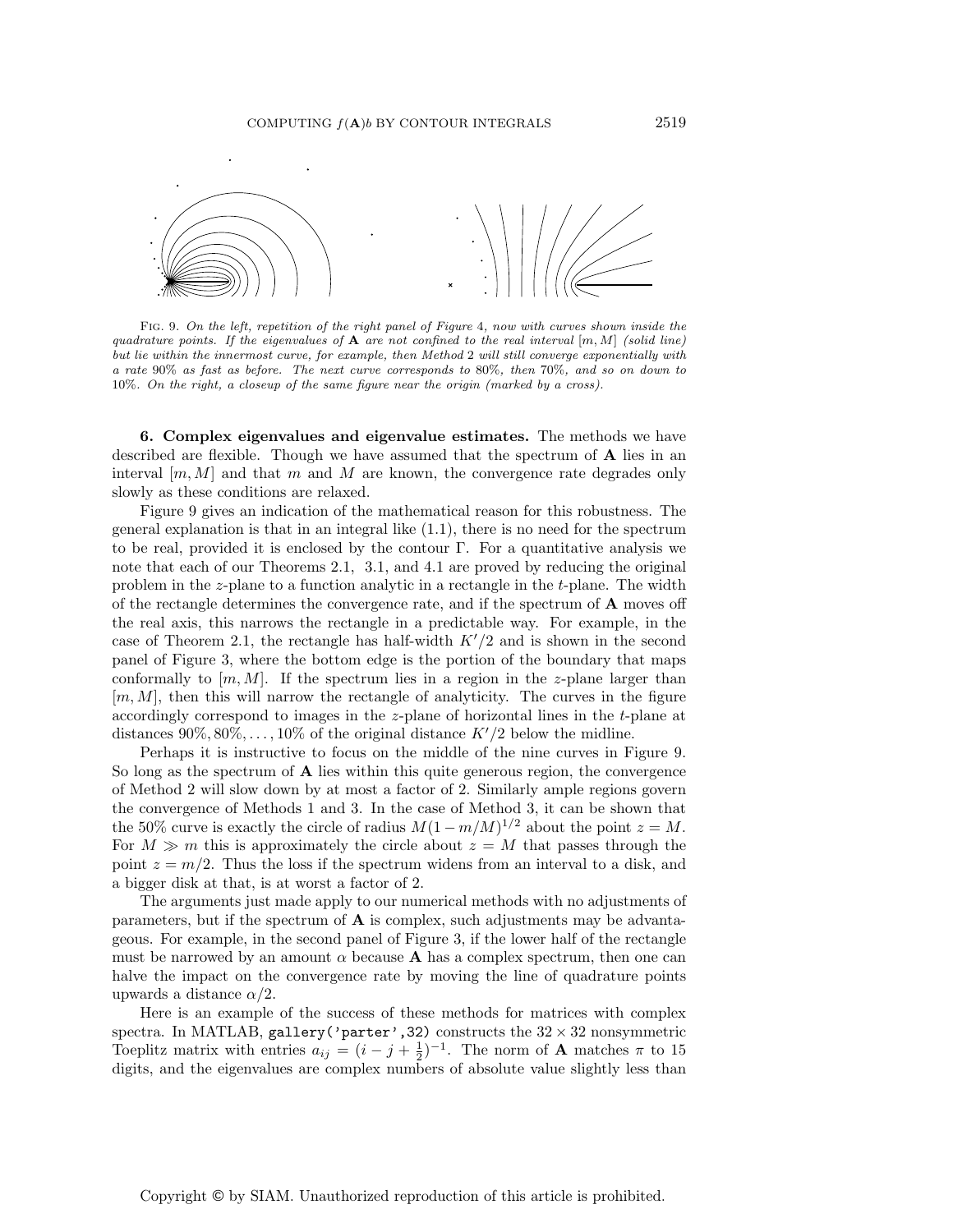

FIG. 10. Example of the  $32 \times 32$  Parter matrix. The plot on the left shows the rectangle in the t-plane with 32 quadrature points at heights  $0.5K'$  (plusses) and  $0.6K'$  (crosses). The plot on the right shows their images in the z-plane under the Method 2 map with parameters  $m = 0.25, M = 8$ . The dashed curve on the right encloses the eigenvalues of **A**, which appear fused in a semicircle, and corresponds to the line at height  $0.4K'$  on the left. Above this line, in the shaded strip, the integrand will be analytic, so convergence is quaranteed at a rate corresponding to the lower half-width  $0.1K'$ for the plusses and  $0.2K'$  for the crosses, that is,  $20\%$  and  $40\%$  of the rate given by Theorem 3.1 for a matrix with eigenvalues in [0.25, 8].

 $\pi$  lying approximately on a semicircle in the right half-plane. If Method 2 is applied to compute  $\log(A)$  with parameters  $m = 0.25$  and  $M = 8$  (these parameters were obtained experimentally, not on the basis of analysis of the problem), and with the imaginary part of the quadrature points in  $(2.6)$  shifted from  $0.5K'$  to  $0.6K'$ , then here are the results:

| 5  | 1.31e-02   |
|----|------------|
| 10 | 3.99e-05   |
| 15 | $3.53e-07$ |
| 20 | 1.58e-09   |
| 25 | 2.76e-12   |
| 30 | 2.08e-14   |

We see that although the spectrum is complex, thanks to the better condition number, the convergence is nearly as fast as for the example of section 3. Figure 10 explains what is going on. If the imaginary part is fixed at  $0.5K'$ , then the convergence is about half as fast, becoming about three-quarters as fast in that case if  $M$  is increased to 64. If it is fixed at  $0.7K'$ , then the convergence can be improved further, but in this case the quadrature points in the z-plane cross the branch cut on the negative real axis, so for a successful computation certain values must be negated in accordance with the nonstandard branch of the square root.

This example illustrates that the methods we have put forward can be applied broadly, but also that parameter choices are involved. If these methods are to become the basis of general tools, then it will be necessary to develop systematic ways to estimate eigenvalues or related information from which to derive such parameters. For example, our programs method1–method3 choose  $m$  and  $M$  by computing the eigenvalues of A and then finding their minimum and maximum. In practice this would usually be impractical, and in any case the codes as written will give the wrong result if the eigenvalues are complex.

**7. Three more examples.** We conclude with three more numerical examples illustrating a highly nonnormal matrix of small dimension, a fractional matrix power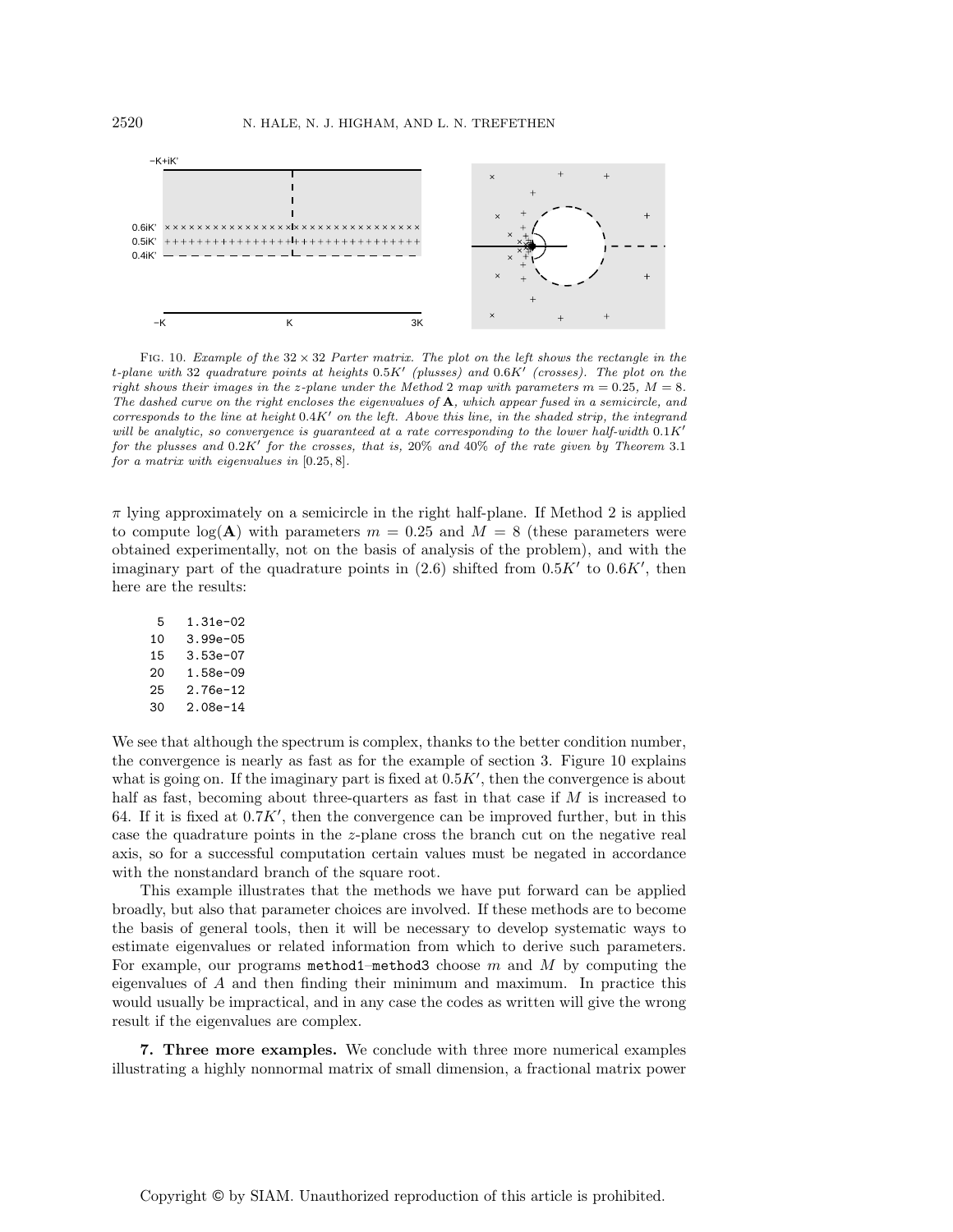

FIG. 11. Convergence of Method 3 in computing  $A^{1/2}$  for  $A =$  gallery('frank', 12) (solid curve) and for a diagonal matrix with the same eigenvalues (dashed).

of medium dimension, and the square root of a sparse matrix of large dimension.

By a highly nonnormal matrix we mean a matrix whose eigenvectors, though a complete set may exist, are far from orthogonal. For an example of this kind we take a Frank matrix, an upper-Hessenberg matrix with integer entries  $a_{ij} = n + 1 - j$ on and above the diagonal and  $a_{ij} = n + 1 - i$  on the subdiagonal: MATLAB's gallery('frank',n). All of the eigenvalues are real and positive, and it is well known that the condition numbers of the smaller eigenvalues increase rapidly as  $n$  increases. Thus the matrix is highly nonnormal. For the  $12 \times 12$  Frank matrix we computed the square root using a modified version of method3.m, with parameters set to their true values  $m \approx 0.031$ ,  $M \approx 32.2$ . For the exact square root we took the matrix computed in 64-digit arithmetic via diagonalization using MATLAB's symbolic math toolbox. The convergence shown in Figure 11 is rapid, the error reaching  $1.7 \times 10^{-10}$  at  $N = 12$ and thereafter levelling off due to the effects of rounding errors. Convergence need not be monotonic, as is confirmed by the sharp increase in error at  $N = 9$ . It is interesting to note that the error in the square root computed by  $sqrt{sqrt}$  is 2 × 10<sup>-9</sup>, so contour integration is giving about one more digit of accuracy than the Schur method, which is the standard method of choice if a Schur decomposition can be computed [11].

The dashed curve in Figure 11, corresponding to a diagonal matrix with the same eigenvalues as the Frank matrix, shows that in this example the nonnormality has had a modest effect on the convergence and a great effect on the final accuracy. The reason for the latter is that Method 3 requires the computation of various matrix inverses  $(w(t_i)^2 \mathbf{I}-\mathbf{A})^{-1}$  (or solution of corresponding systems of equations, if computing  $\mathbf{A}^{1/2}b$ instead of  $\mathbf{A}^{1/2}$ ). The numbers  $w(t_i)^2$  are far from the spectrum, but not from the  $\varepsilon$ pseudospectra for  $\varepsilon \ll 1$ , so these matrix problems are well conditioned in the normal case but highly ill conditioned in the nonnormal case, causing great amplification of rounding errors. The right solution would be to employ an integration contour that avoids the pseudospectra as well as the spectrum.

For a second example, we use Method 2 to compute  $A^{1/7}b$ , where b is a random vector and  $\bf{A}$  is a 598  $\times$  598 real nonsymmetric matrix with positive eigenvalues and  $m \approx 2.5$ ,  $M \approx 6.1 \times 10^9$ . To be precise, **A** is the Chebyshev spectral differentiation matrix obtained by the MATLAB commands A = gallery('chebspec',600)^2 followed by  $A = A(2:\text{end-1}, 2:\text{end-1})$ . One way to compute  $A^{1/7}b$  is by means of the identity  $A^{1/7} = \exp(\log(A)/7)$ , or  $\exp(\log(A)/7)$  in MATLAB; on a 2003 laptop, this takes 32 seconds. Another approach is to first orthogonally reduce **A** to Hessenberg form, then solve  $N$  Hessenberg systems of equations in the algorithm of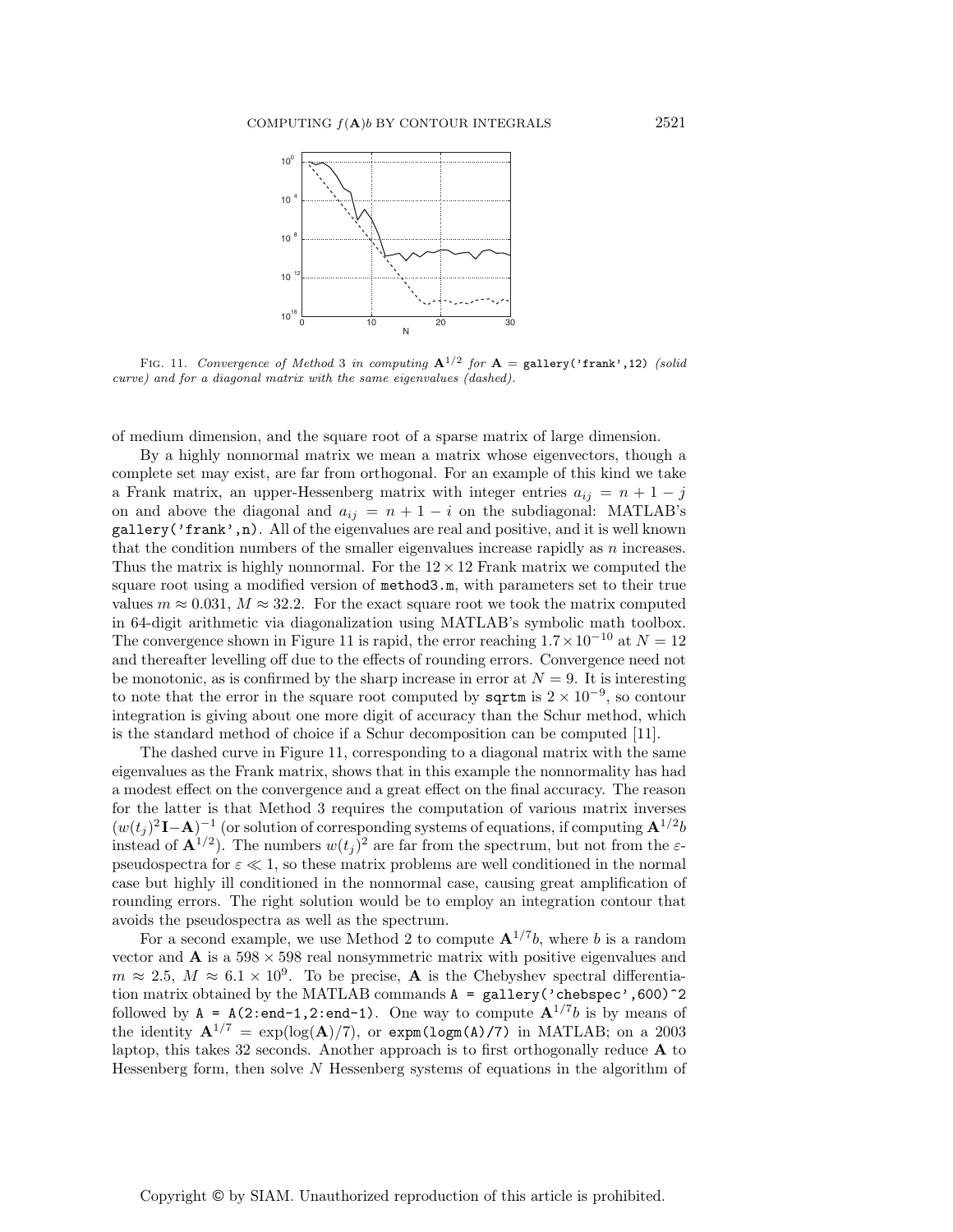Method 2. With  $N = 40$  this gets comparable accuracy in about 4 seconds. By increasing the dimension, one could increase the disparity in timings.

Our final example (Table 1) applies Method 3 to compute  $\mathbf{A}^{1/2}b$ , where  $\mathbf{A}$  is the matrix generated by the MATLAB command gallery('poisson',n), an  $n^2 \times n^2$ matrix corresponding to a standard 5-point finite difference discretization of the Laplacian, and b is the vector of dimension  $n^2$  of all ones. For m and M we take the estimates  $2\pi^2/(n+1)^2$  and 8, respectively. This example shows that the methods described here are capable of handling large sparse matrices. The final column of the table compares against MATLAB's built-in method of forming sqrtm(A) (the full matrix) and then multiplying by b, a method that is impractical for larger dimensions.

## TABLE 1

Computation of  ${\bf A}^{1/2} b$  by Method 3 for discrete Laplacians of various dimensions. In each case N is chosen large enough for 10 digits of relative accuracy, and time is measured in seconds on a 2003 laptop.

| $n^2$ |    | M/m      | time    | time (sqrt) |
|-------|----|----------|---------|-------------|
| 16    |    | $10.1\,$ | 0.001   | 0.0006      |
| 64    |    | 32.8     | 0.02    | 0.005       |
| 256   | 10 | 117.     | 0.04    | 0.2         |
| 1024  | 12 | 441.     | 0.2     | 21.         |
| 4096  | 14 | 1712.    | $1.0\,$ | 26 minutes  |
| 16384 | 15 | 6744.    | 6.0     | $<$ 1 day?  |

## REFERENCES

- [1] M. ABRAMOWITZ AND I. A. STEGUN, Handbook of Mathematical Functions, Dover, New York, 1972.
- [2] N. I. Achieser, Theory of Approximation, Frederick Ungar, New York, 1956.
- [3] M. BENZI AND G. H. GOLUB, Bounds for the entries of matrix functions with applications to preconditioning, BIT, 39 (1999), pp. 417–438.
- [4] P. I. DAVIES AND N. J. HIGHAM, Computing  $f(A)b$  for matrix functions f, in QCD and Numerical Analysis III, A. Boriçi, A. Frommer, B. Joó, A. Kennedy, and B. Pendleton, eds., Lect. Notes Computat. Sci. Engrg. 47, Springer-Verlag, Berlin, 2005, pp. 15–24.
- [5] P. J. Davis, On the numerical integration of periodic analytic functions, in On Numerical Integration: Proceedings of a Symposium, R. E. Langer, ed., Madison, WI, 1958, Math. Res. Ctr., U. of Wisconsin, Madison, WI, 1959, pp. 45–59.
- [6] P. J. Davis and P. Rabinowitz, Methods of Numerical Integration, 2nd ed., Academic Press, Orlando, FL, 1984.
- [7] T. A. Driscoll, The Schwarz–Christoffel toolbox, available online at http://www.math. udel.edu/∼driscoll/software/SC/.
- [8] T. A. Driscoll, Algorithm 843: Improvements to the Schwarz–Christoffel toolbox for MAT-LAB, ACM Trans. Math. Software, 31 (2005), pp. 239–251.
- [9] T. A. DRISCOLL AND L. N. TREFETHEN, Schwarz–Christoffel Mapping, Cambridge University Press, Cambridge, UK, 2002.
- [10] I. P. GAVRILYUK AND V. L. MAKAROV, Exponentially convergent parallel discretization methods for the first order evolution equations, Comput. Methods Appl. Math., 1 (2001), pp. 333– 355.
- [11] N. J. Higham, Functions of Matrices: Theory and Computation, SIAM, Philadelphia, 2008.
- [12] M. Iri, S. Moriguti, and Y. Takasawa, On a certain quadrature formula, Kokyuroku Res. Inst. Math. Sci., Kyoto Univ., 91 (1970), pp. 82–118 (in Japanese, translated into English in J. Comput. Appl. Math., 17 (1987), pp. 3–20).
- [13] A. D. KENNEDY, Approximation theory for matrices, Nucl. Phys. B, 128 (2004), pp. 107-116.
- [14] C. S. KENNEY AND A. J. LAUB, The matrix sign function, IEEE Trans. Automat. Control, 40 (1995), pp. 1330–1348.
- [15] E. Martensen, Zur numerischen Auswertung uneigentlicher Integrale, Z. Angew. Math. Mech., 48 (1968), pp. T83–T85.